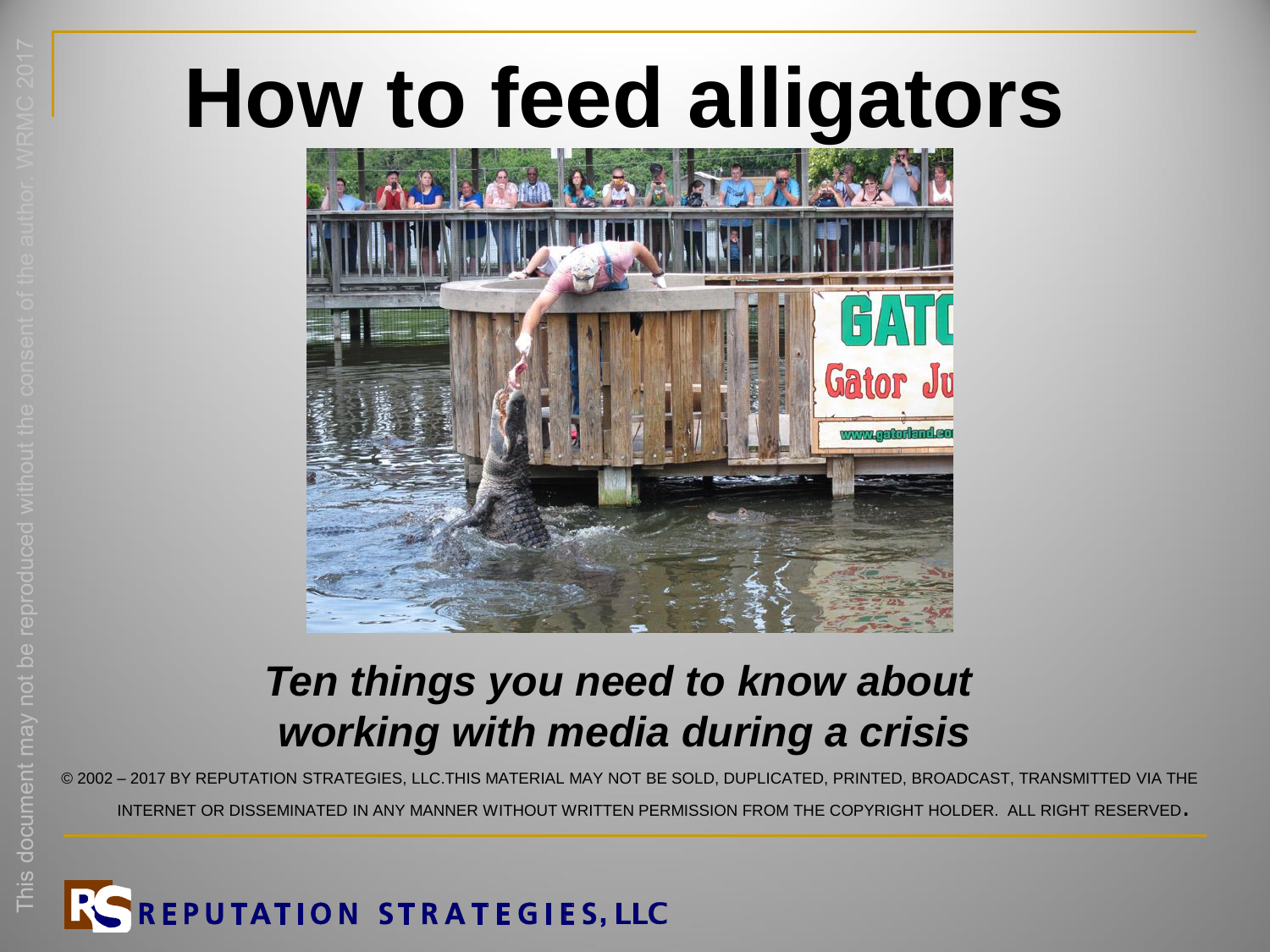#### *#1: For most of the media… We're only in it for the money.*

"But, all the nice cutesy little ethics that used to get talked about in journalism school… you're just like, that's adorable. That's *adorable*. This is a **business**."

> --CNN Supervising Producer John Bonifield, caught on undercover sting video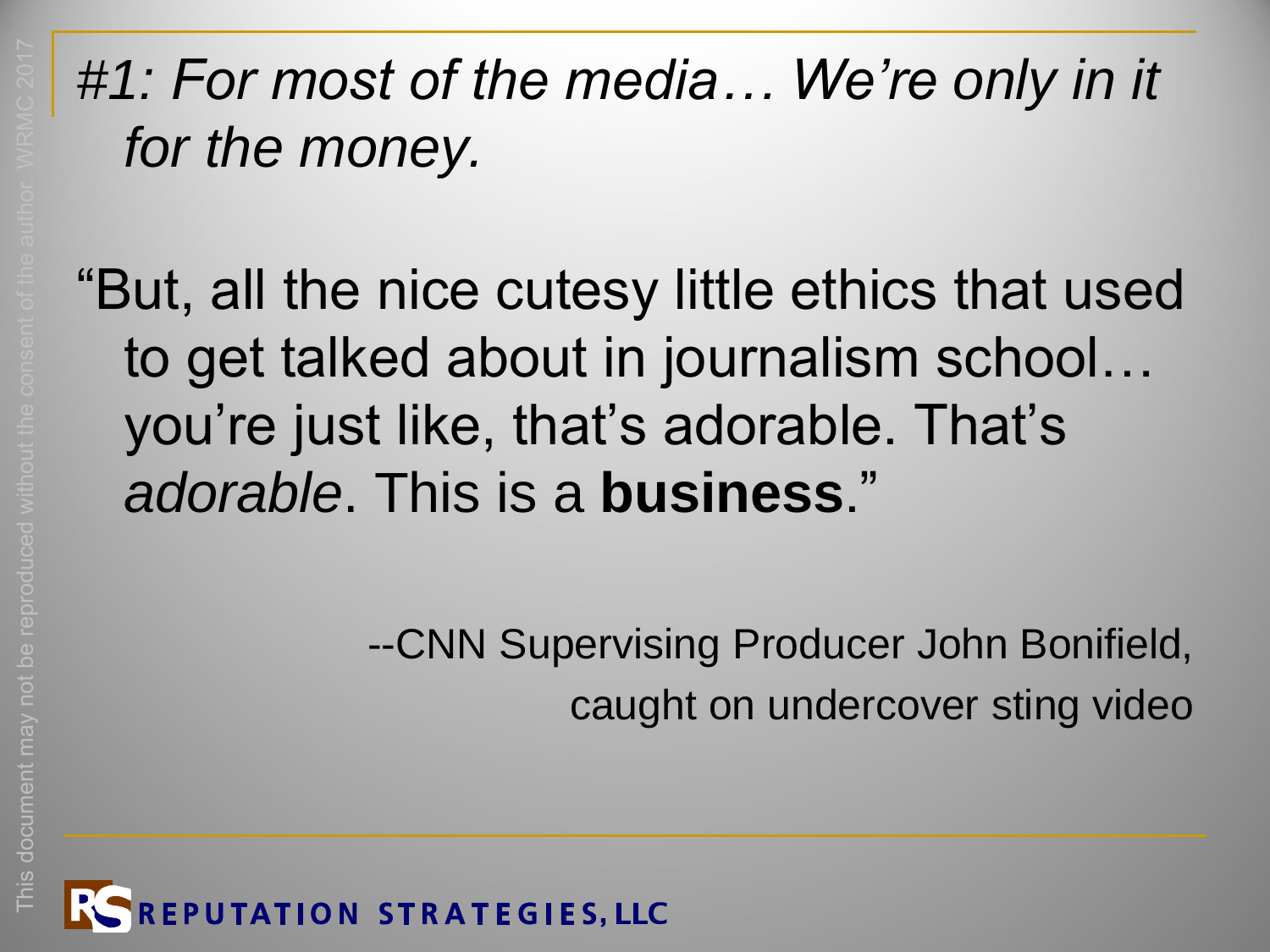#### *#2: Remember that old game called "Telephone?"*

*"…The journalism world tends to rely far more on trust than fact checking. When one news outlet runs a story, the rest of [it] tends to follow suit, each writing their own version of the story without ever going back to the original sources for verification. In short – once a story enters the journalism world, it spreads without further restraint as each outlet assumes that the one before performed the necessary fact checking."* --Kaleev Leetaru, Forbes, 2017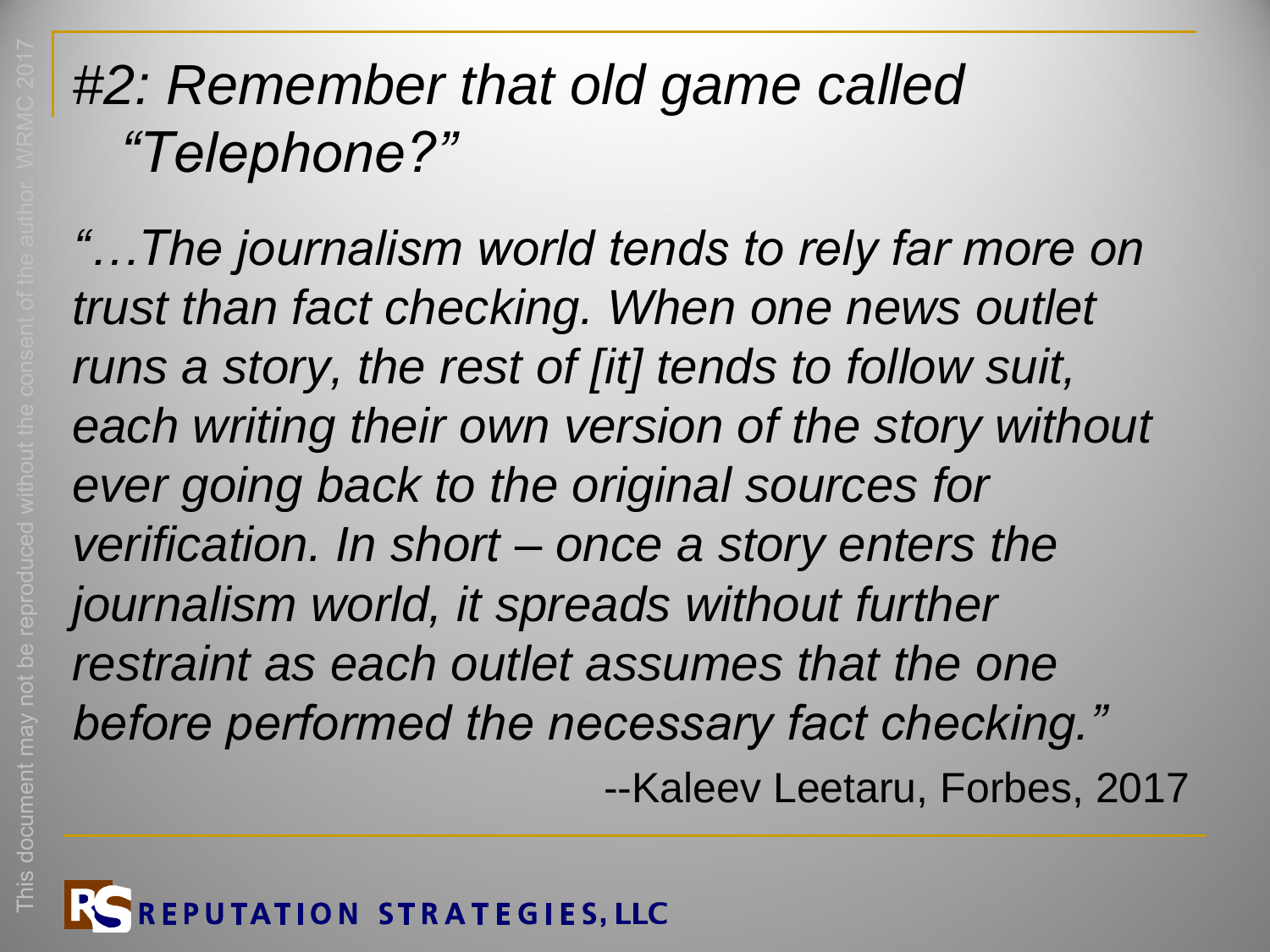#### *#3 Remember newspapers? Seems like no one else does, either.*

Outer ring is % of Americans who use the platform. Pink is the percentage that gets news from it.



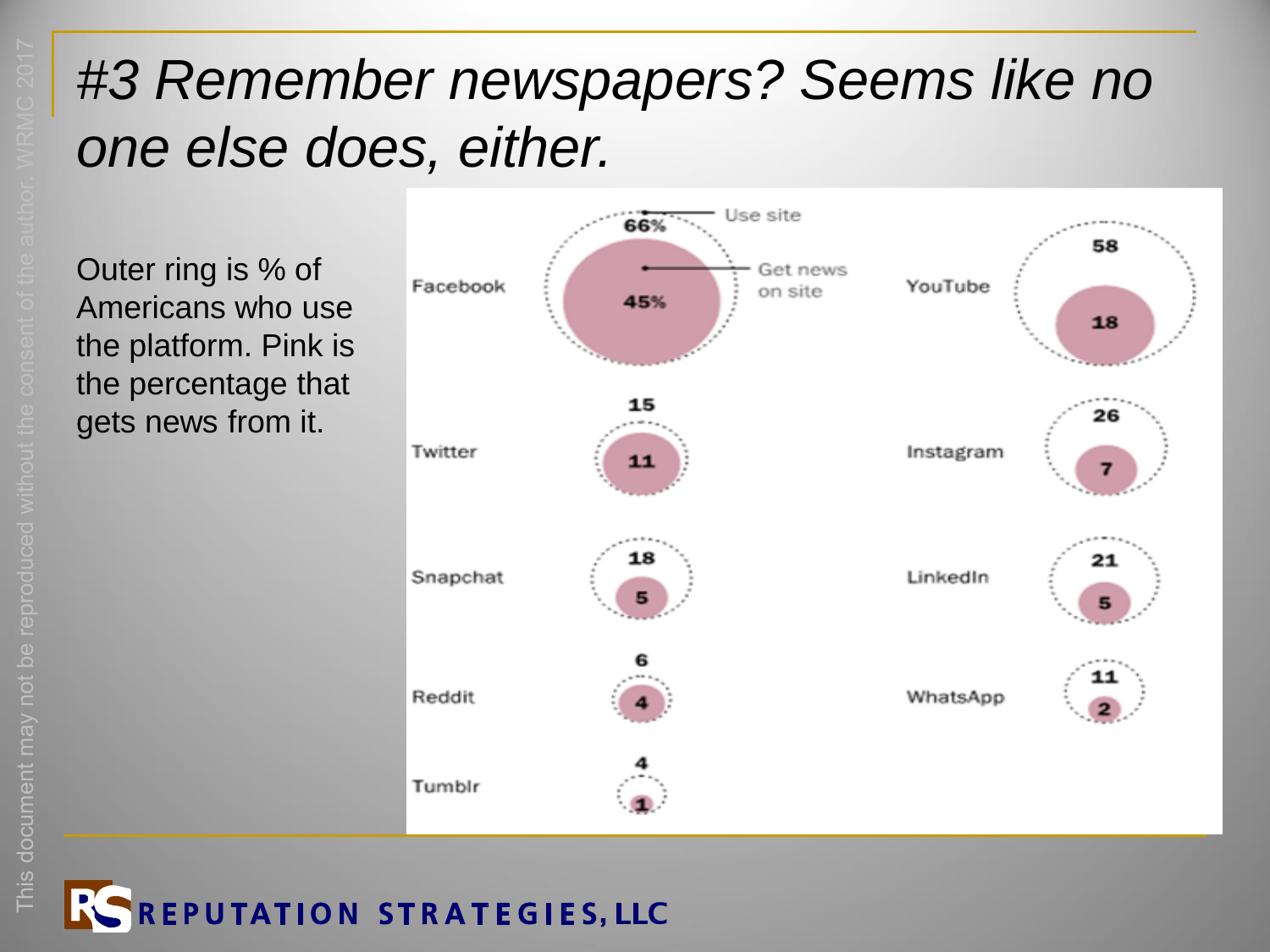

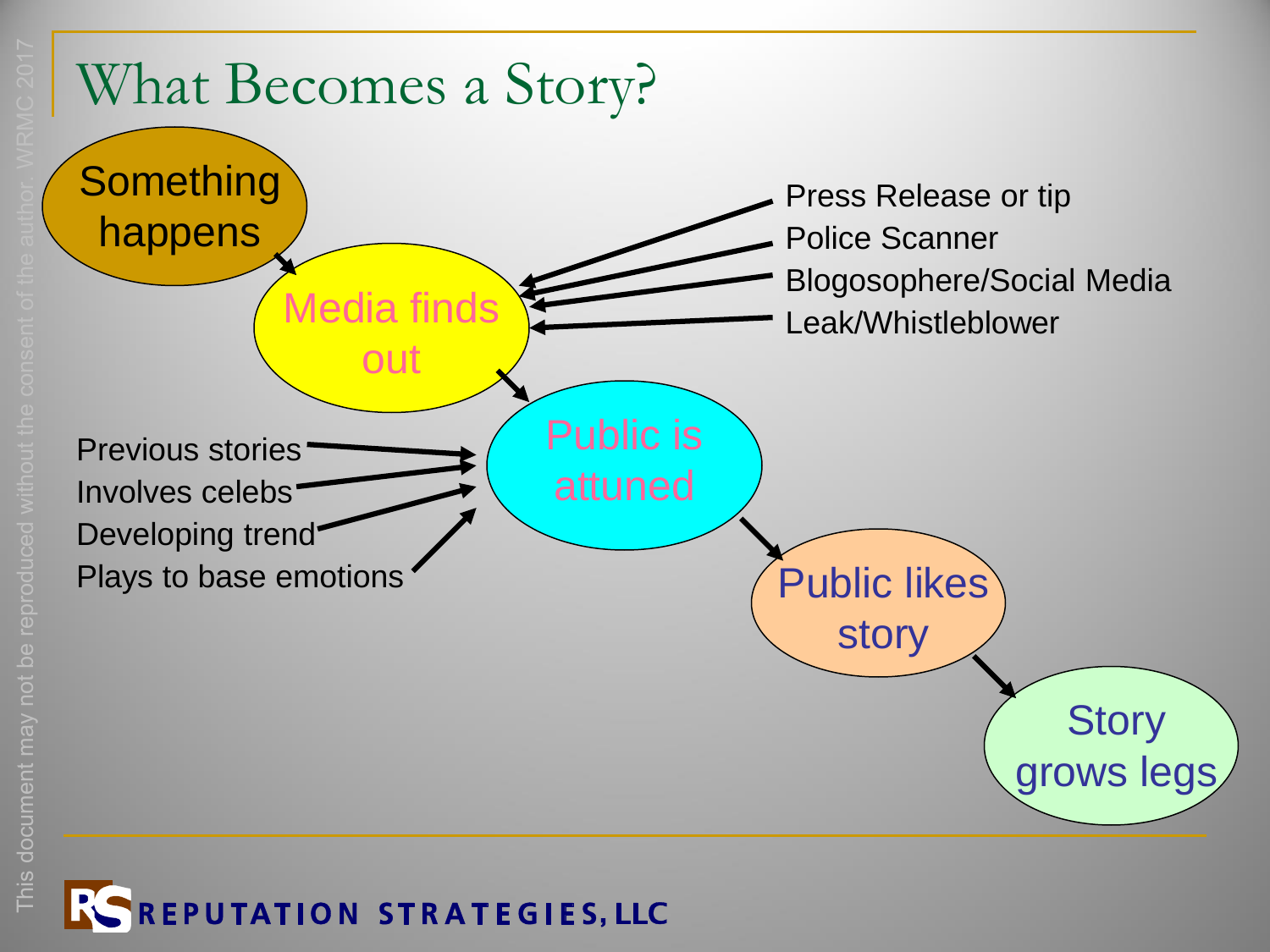#### Reporters like characters, including:

- **D** Victims
- $\Box$  People who face adversity particularly if they can be framed as David v. Goliath
- □ People who are doing things about things that they (the media) believes are significant issues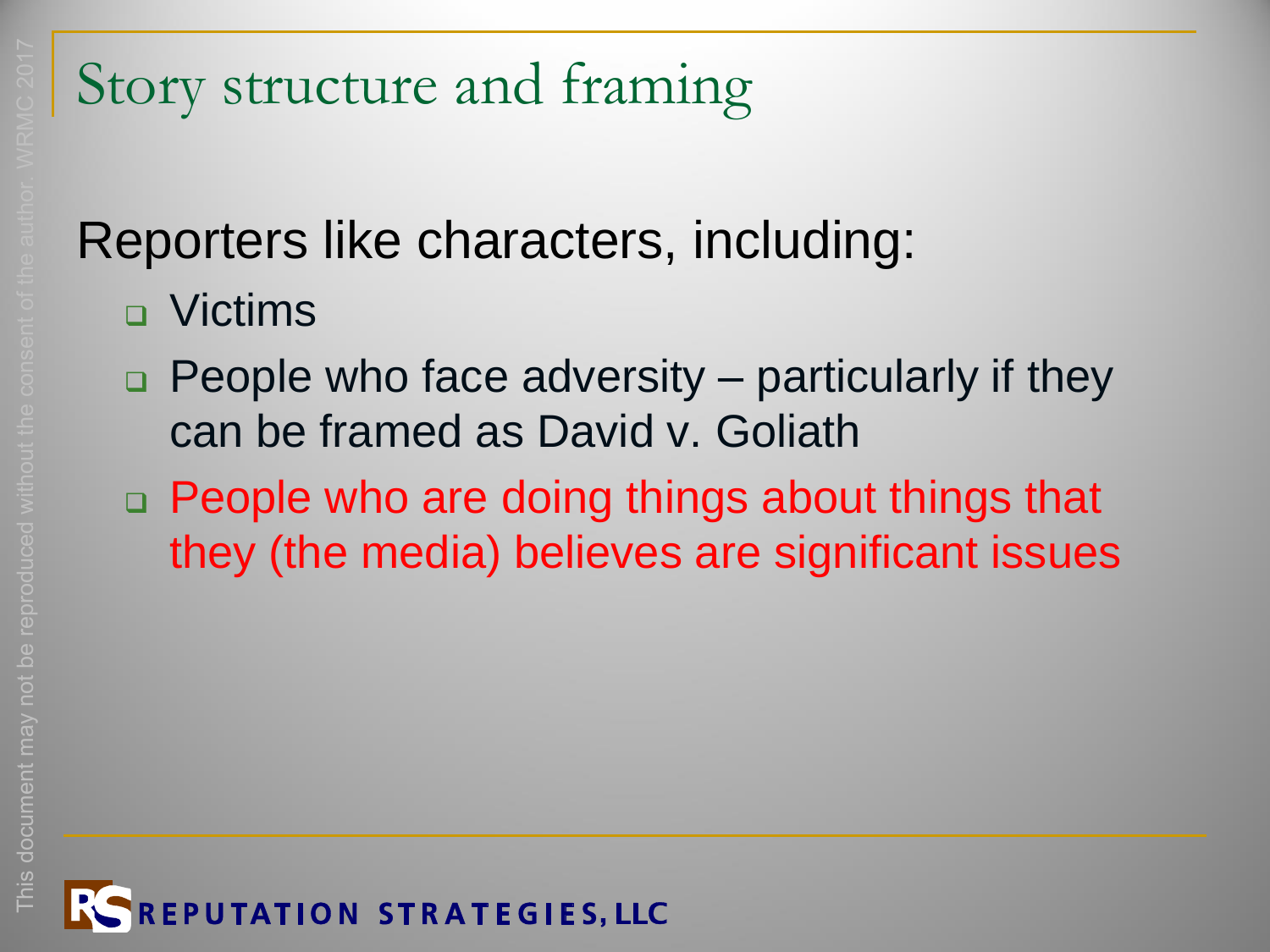#### In order to tell the story, the journalist must find some things out:

- Who
- What
- Where
- When
- Why
- **u** How

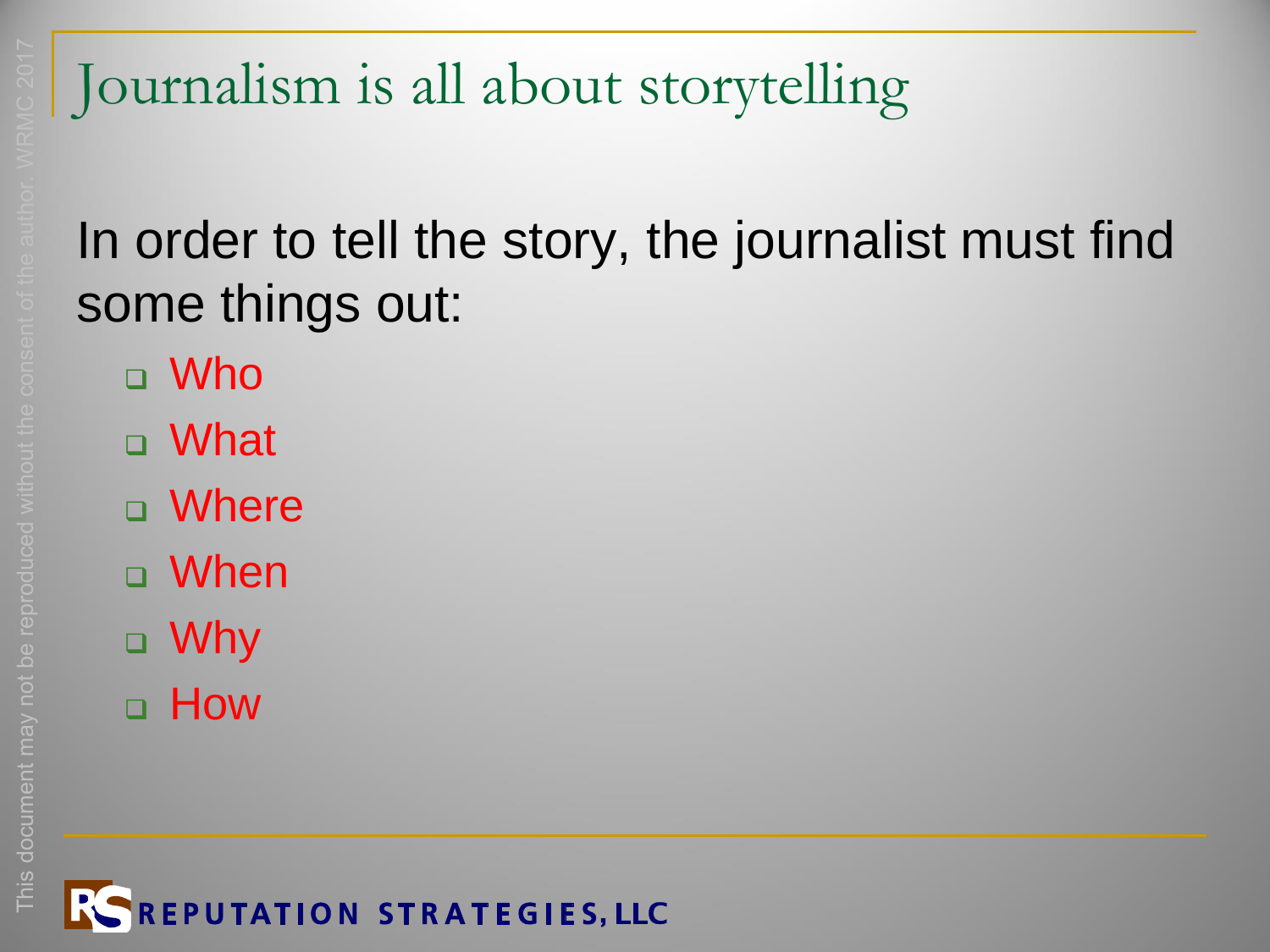### "Who" questions

*Are all about identifying the characters*

- Who did it happen to
- Who made it happen
- Who was responsible for keeping it from happening

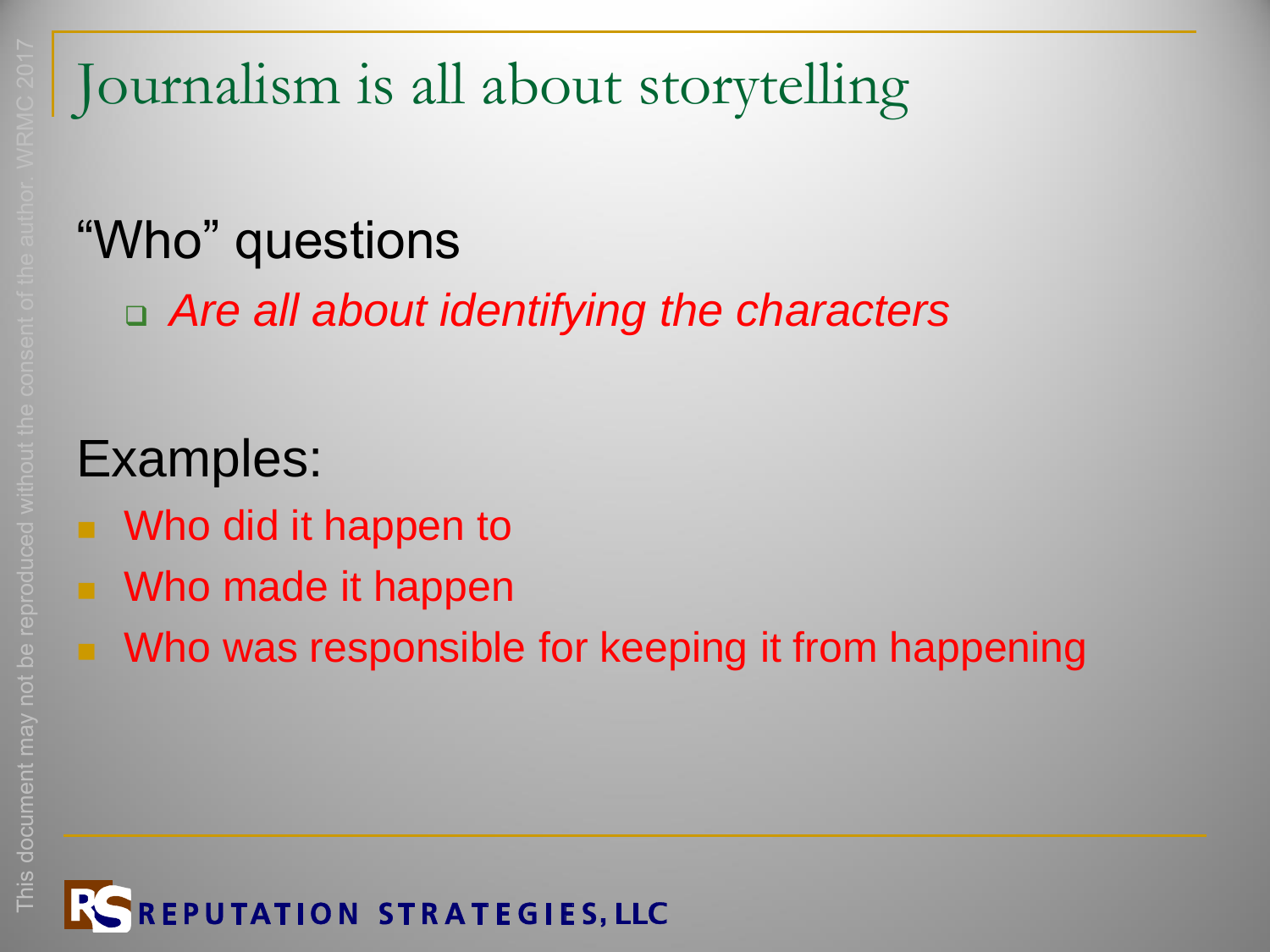#### "What" questions

*Are all about getting to the core of what occurred*

- What happened
- What are you doing about it
- **Notable 19 Millong Extent of (injury, damage, etc.)**
- **Notable 10 What will you do next, as a result of this**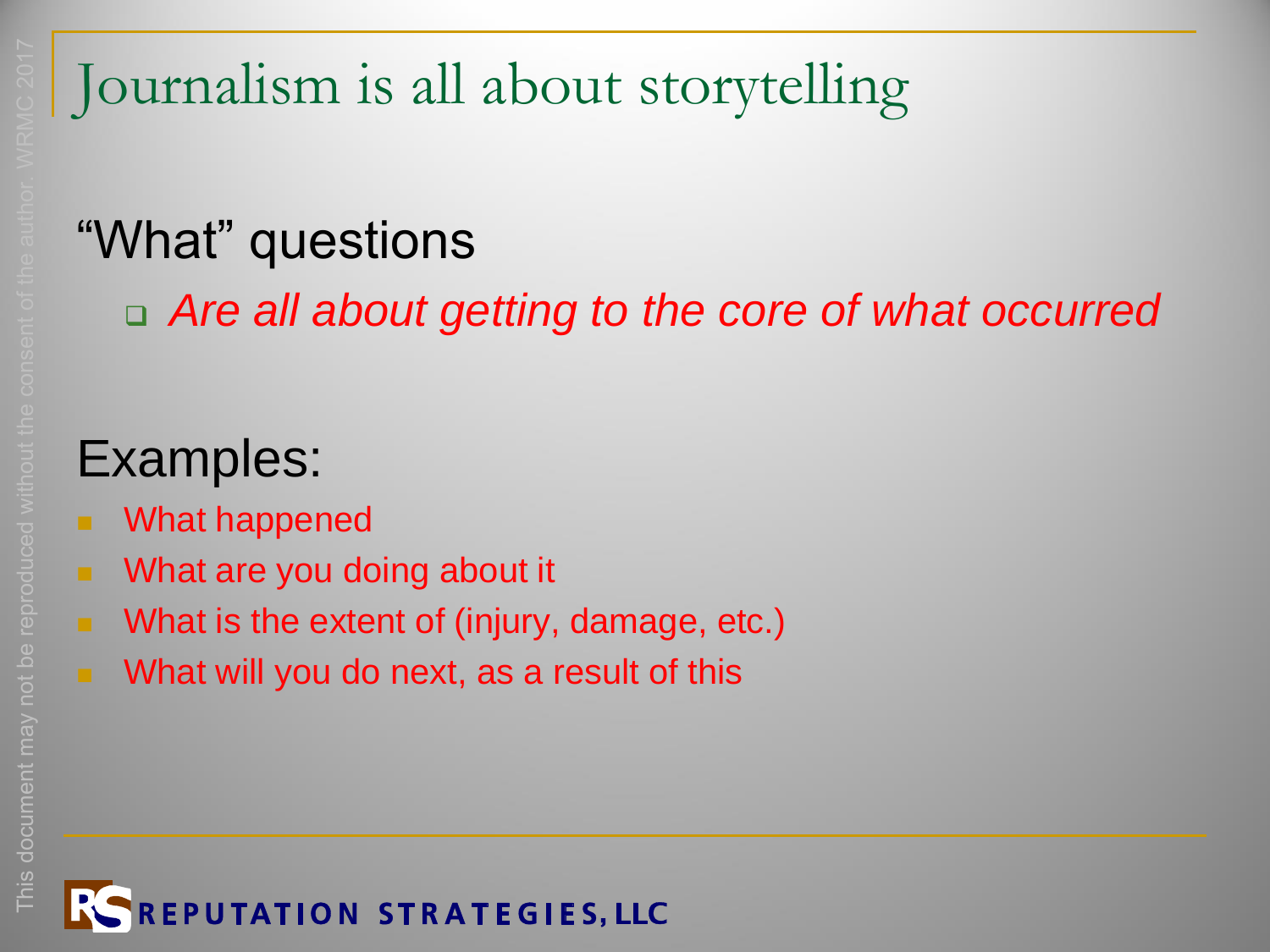#### "When" questions

#### *Are all about placing the event and other story elements in time*

- When did this happen
- When did you learn about it
- When did you last train for this sort of thing
	- When will you know (the answer to some variable)

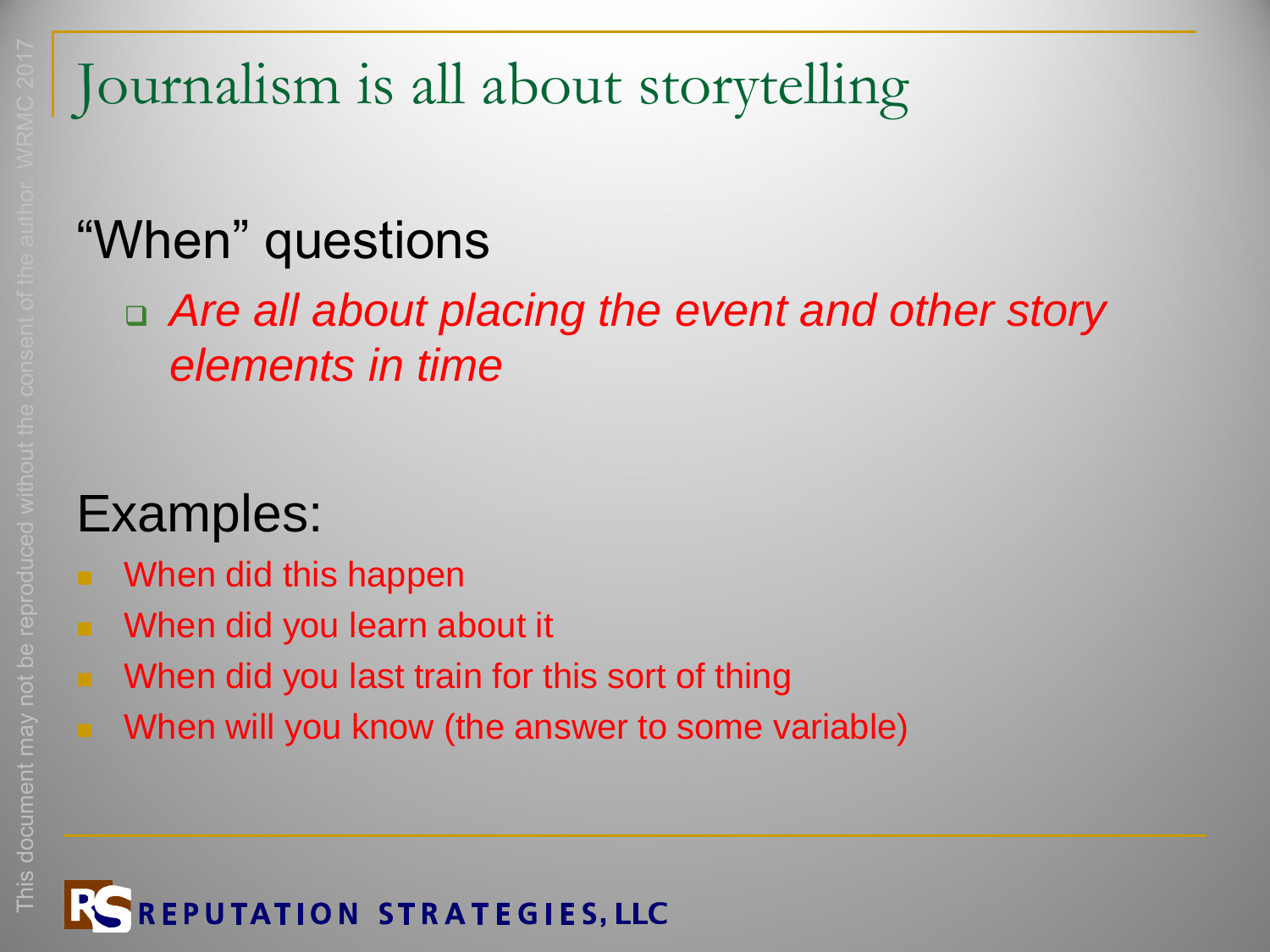#### "Where" questions

 *Are all about locating the event and other relevant story elements in geographic space*

- Where did this happen
- Where else has this happened
- Where are/were the people responsible for this happening (or keeping it from happening)

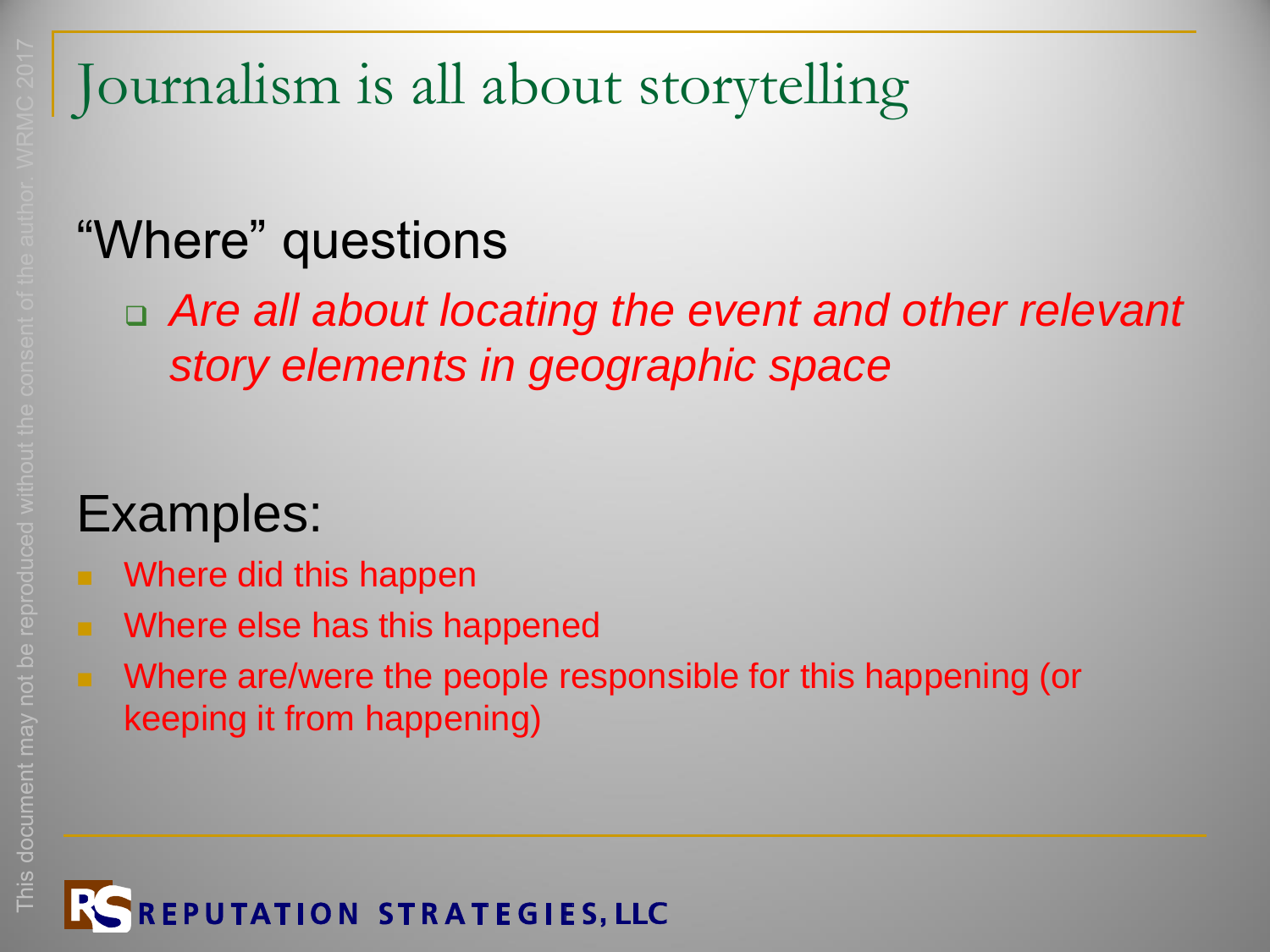#### "Why" questions

 *Are all about understanding causation of the event*

- Why did this happen
- **Notal Why did you respond as you did**
- **Notal Milters** Why didn't you do (more, better, different)
	- Why does this keep happening?

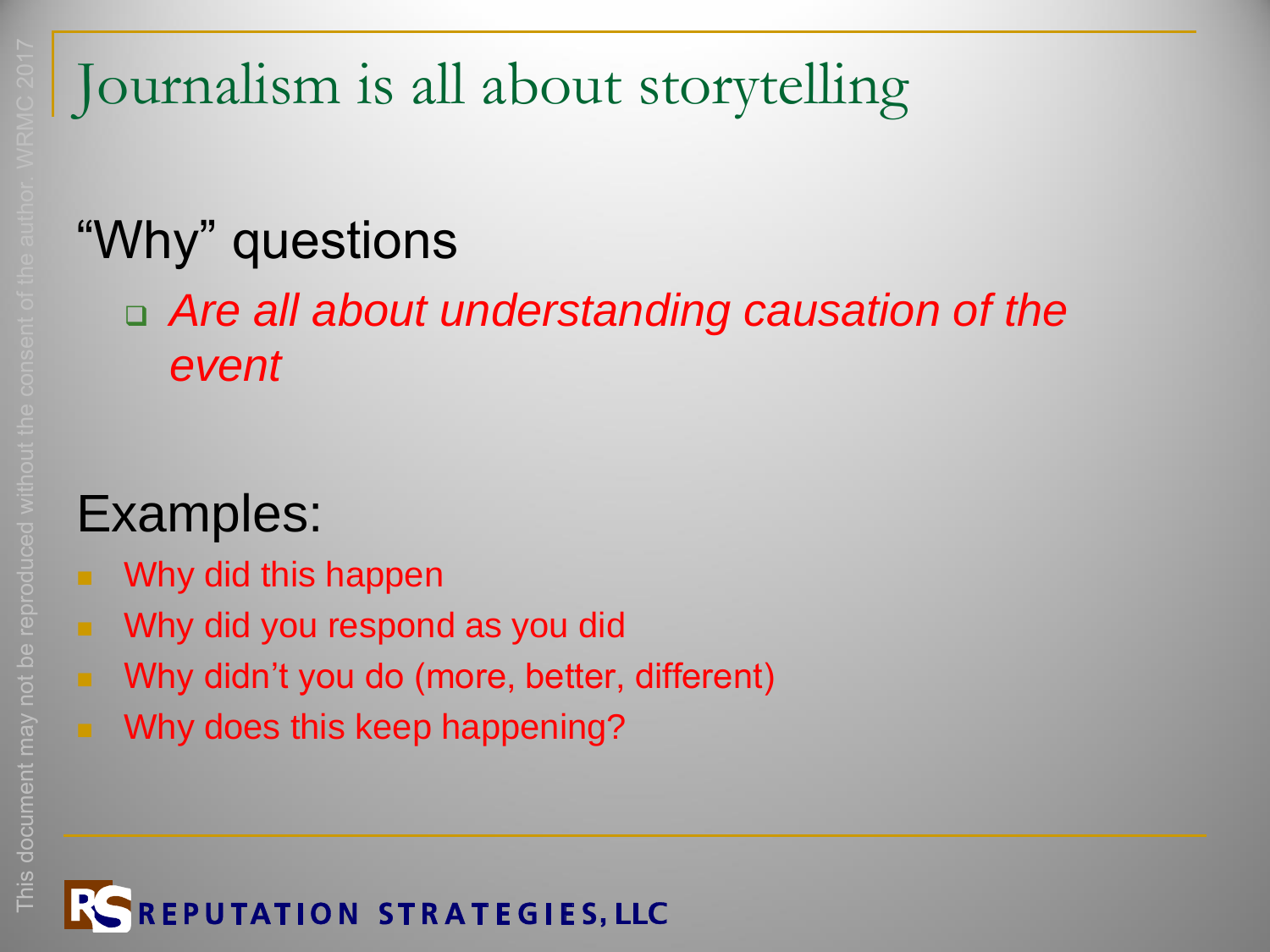#### "How" questions

 *Are also about understanding causation of the event – and the response*

- $\blacksquare$  How did this happen
- **How could you have prevented it** 
	- How will you change things to prevent a future occurrence

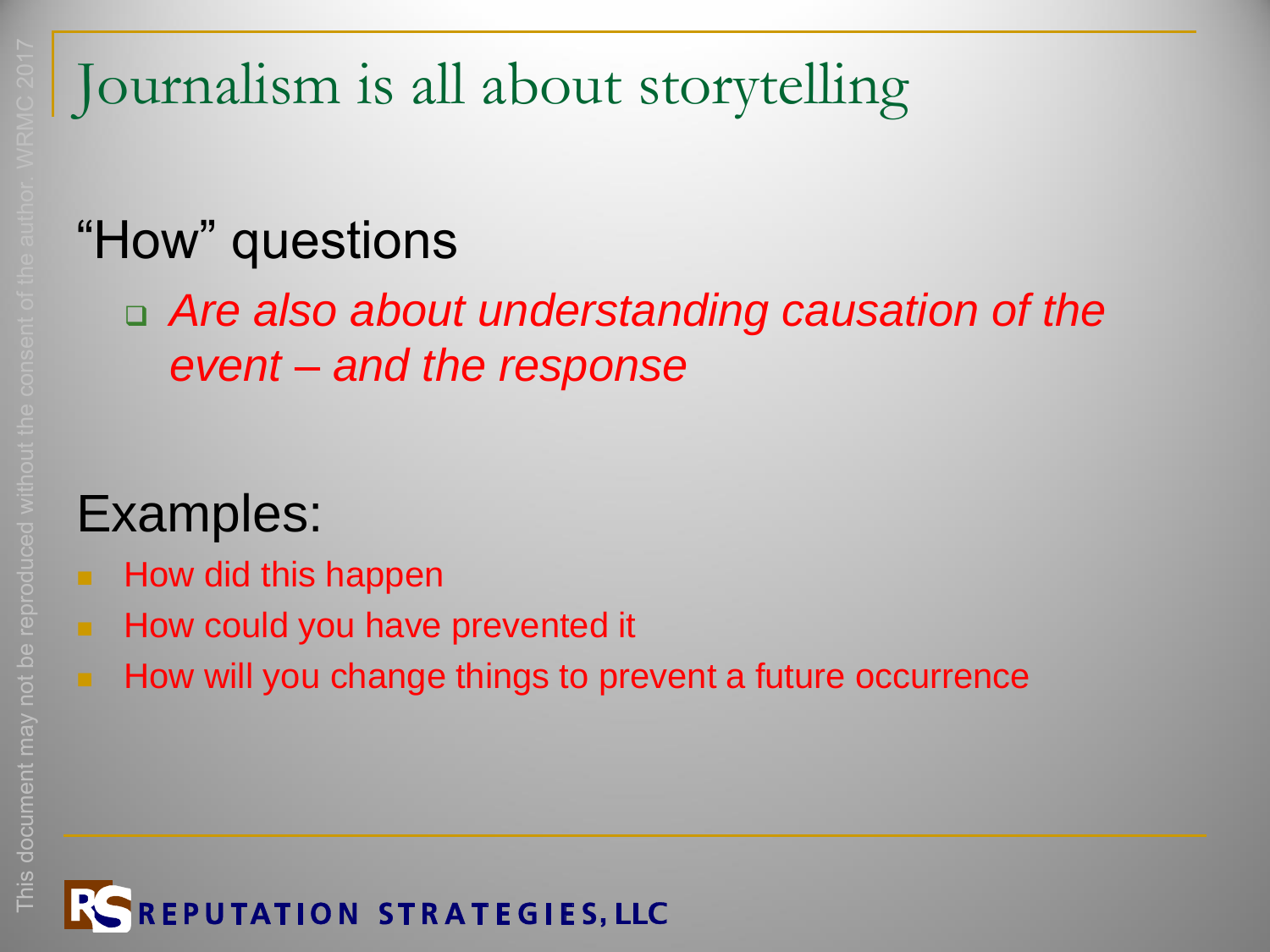Anticipating questions in advance of an interview – the Three Major Lines:

Primary Line Secondary Line **Tertiary Line** 

(keys off questions (keys off other issues answers from primary) **and stories** and stories)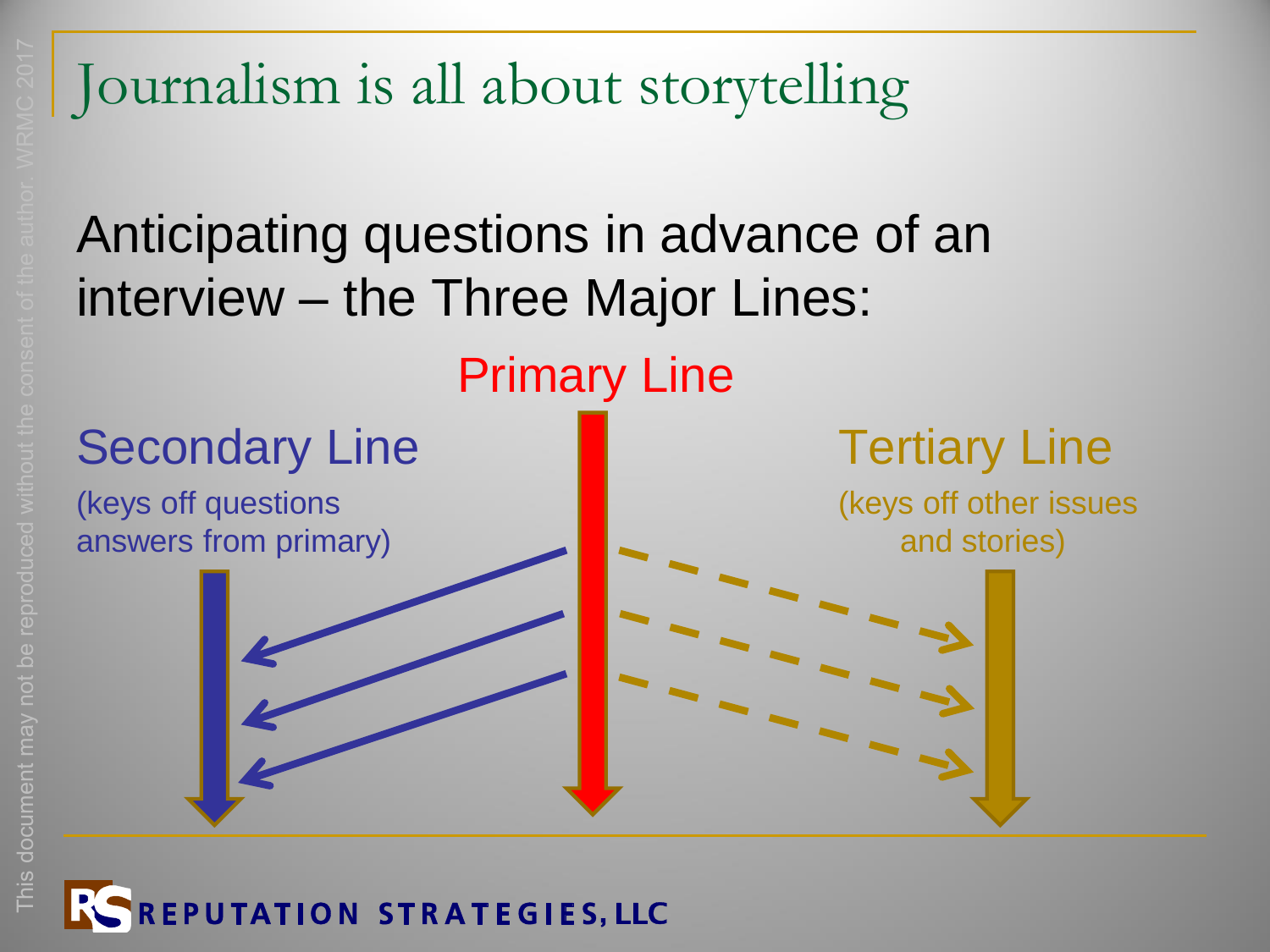# *#5 You do have some tools at your disposal.*

■ "Must Air" Points **The "Killer Quote"** ■ "Cans and Cant's" **The Clock** 

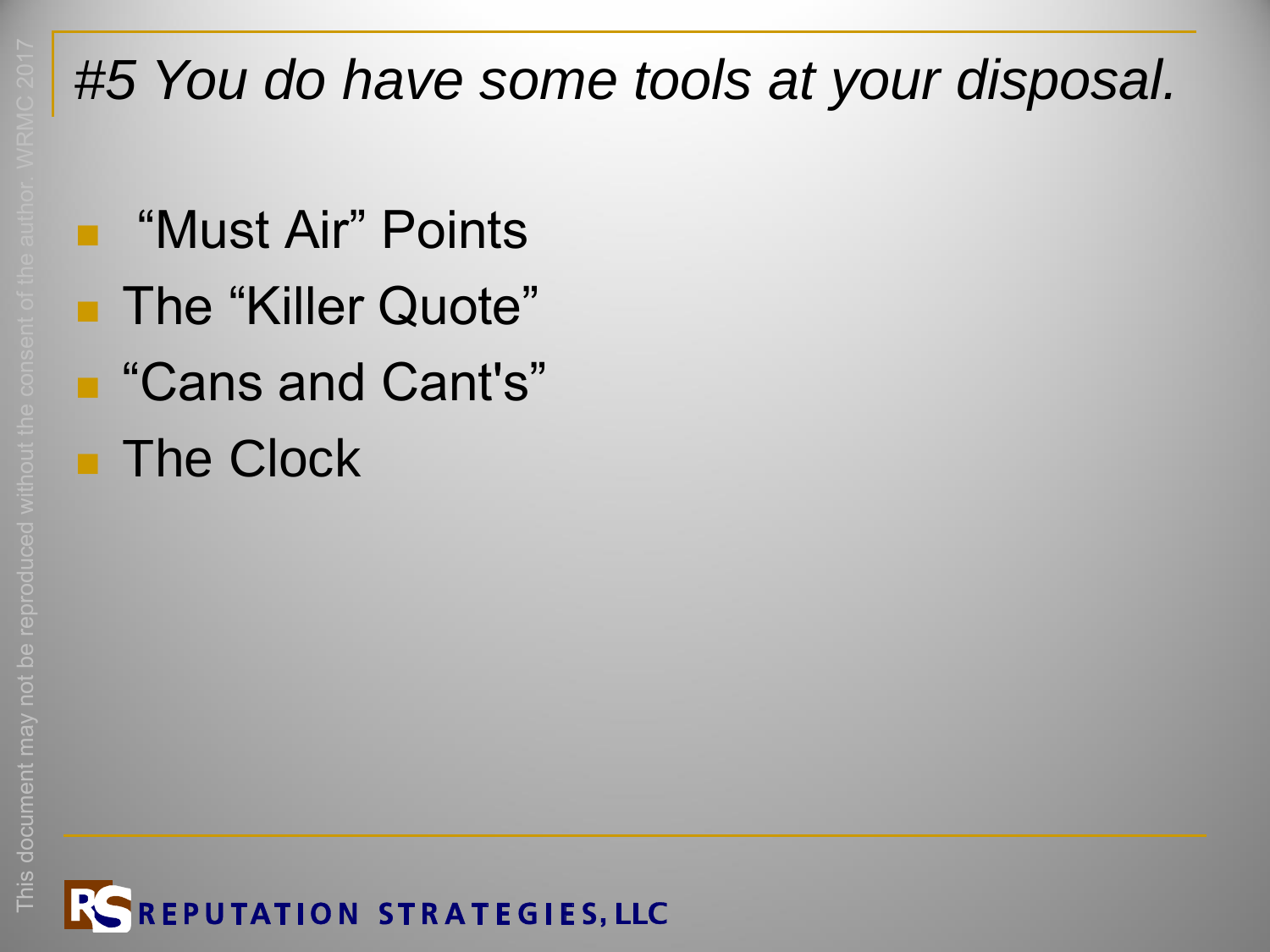#### "Must Air" points

- **These are the things YOU want to have come** out in the interview.
- **The trick is to get them in even if you aren't** asked.
- **Must air points can be offensive or defensive.**
- You must be careful that they don't come off as plugs.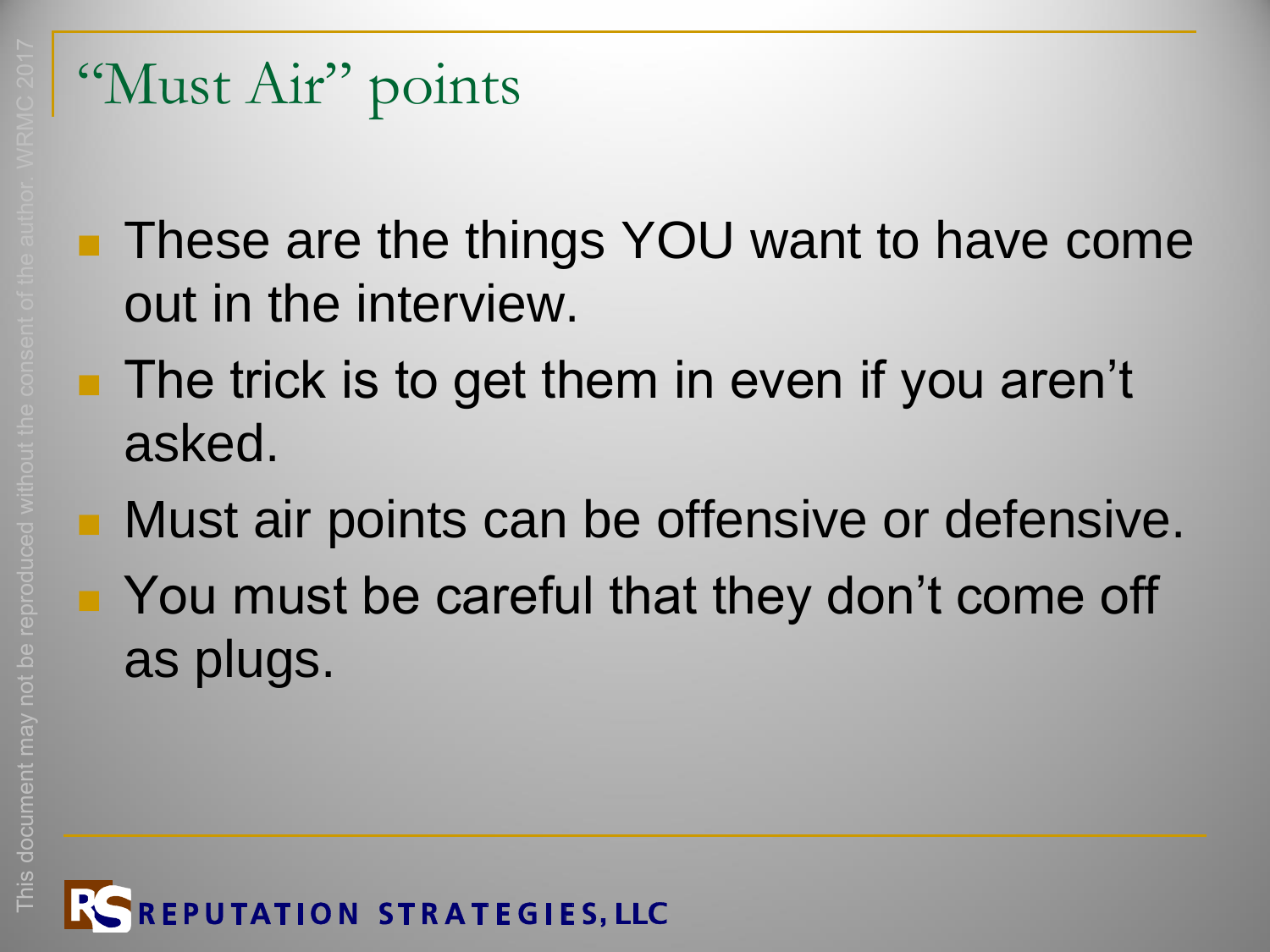"Must Air" points

In a catastrophic incident, 2 of the 3 are already spoken for:

1. An expression of concern and compassion 2. A statement about commitment to safety 3. Dealer's choice

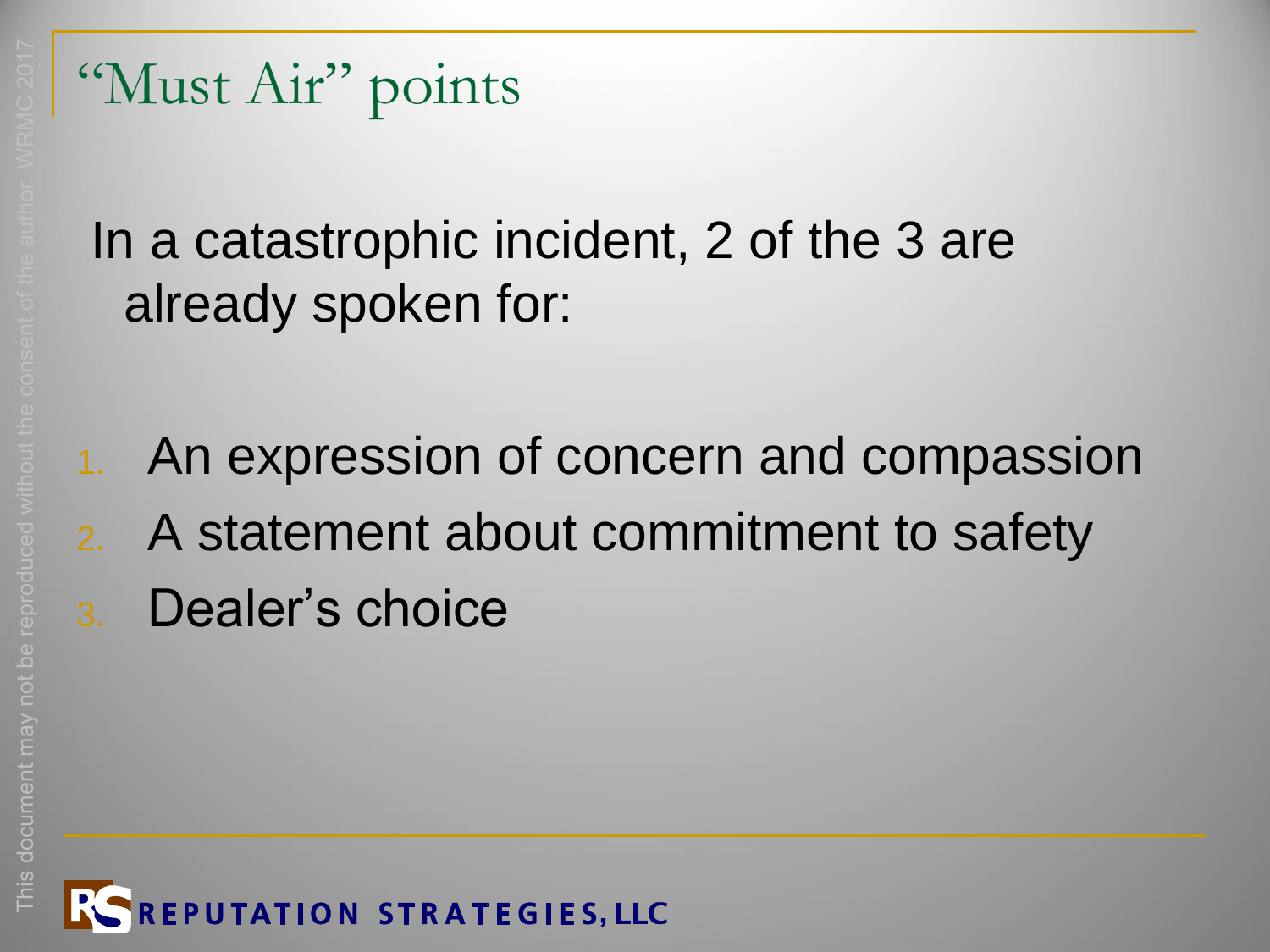#### "Must Air" points

#### What's the difference between Must Air Points and Talking Points?

- Must Air Points are essential.
- **Talking Points are what you'd like to have in** the story, if you can.
- **Hint: you most likely can't.**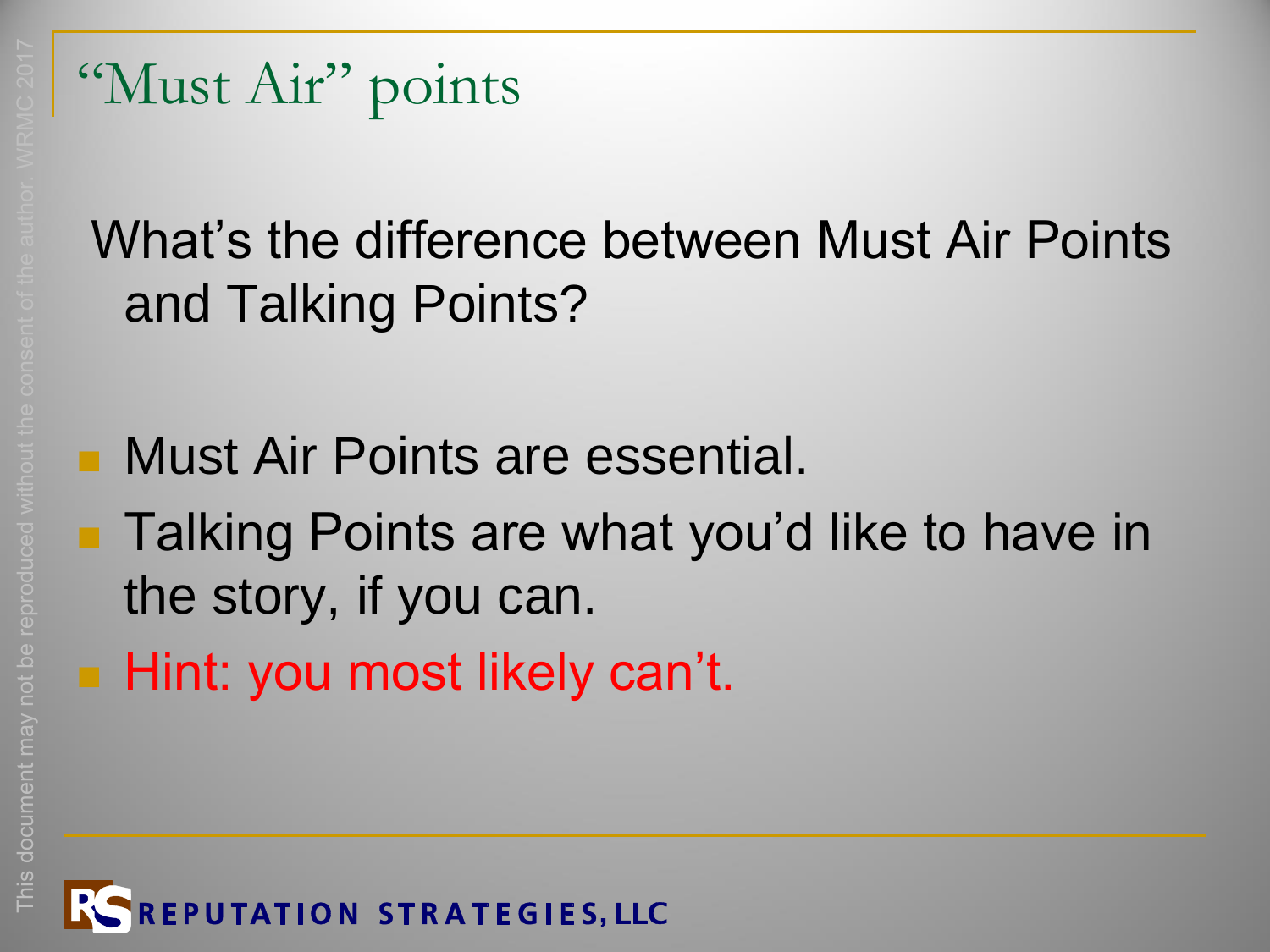#### The "Killer Quote"

It's what you WANT to be quoted as saying.

■ Short, sweet, interesting – 20 to 25 words  $\blacksquare$  Ideally reflects at least one – maybe more – of your Must Air points **MUST SOUND CONVERSATIONAL!!!!**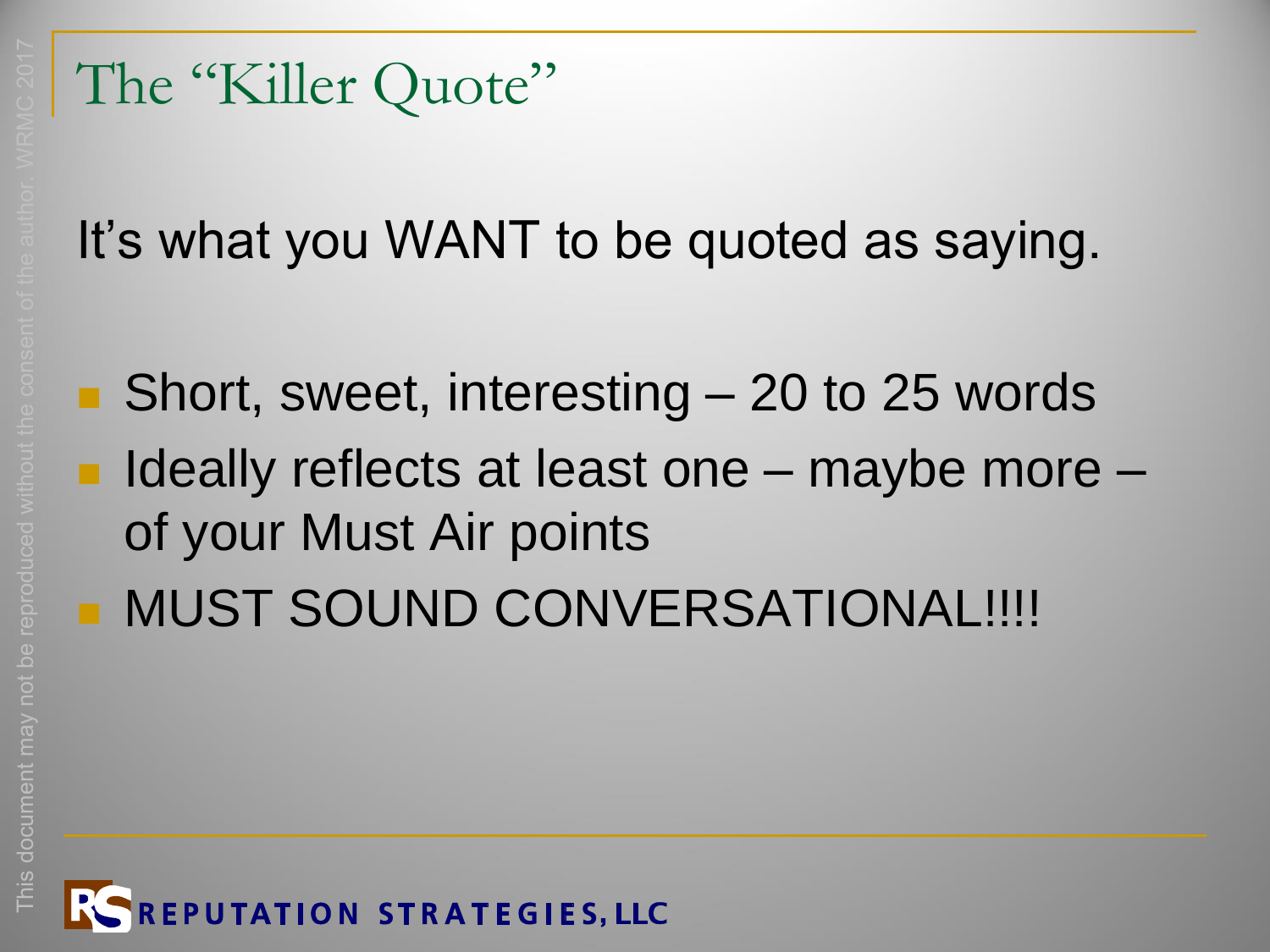#### "Cans and Cant's"

#### **Things you CAN talk about**

- **Things you CAN'T talk about, and why**
- **Anything you CAN'T talk about, you need to** provide an explanation that passes the smell test.

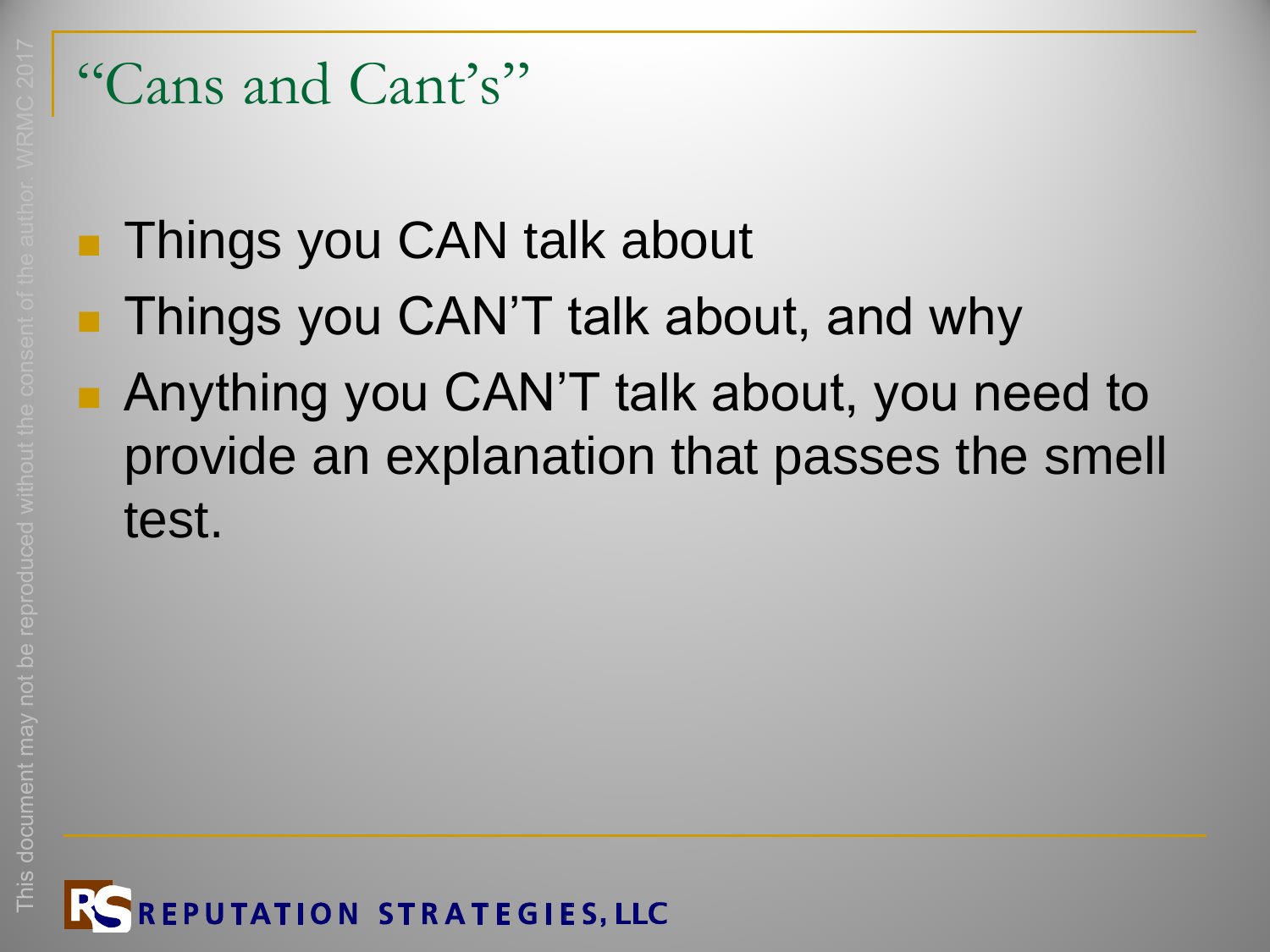#### The Clock

#### YOU control the clock. Set reasonable limits.

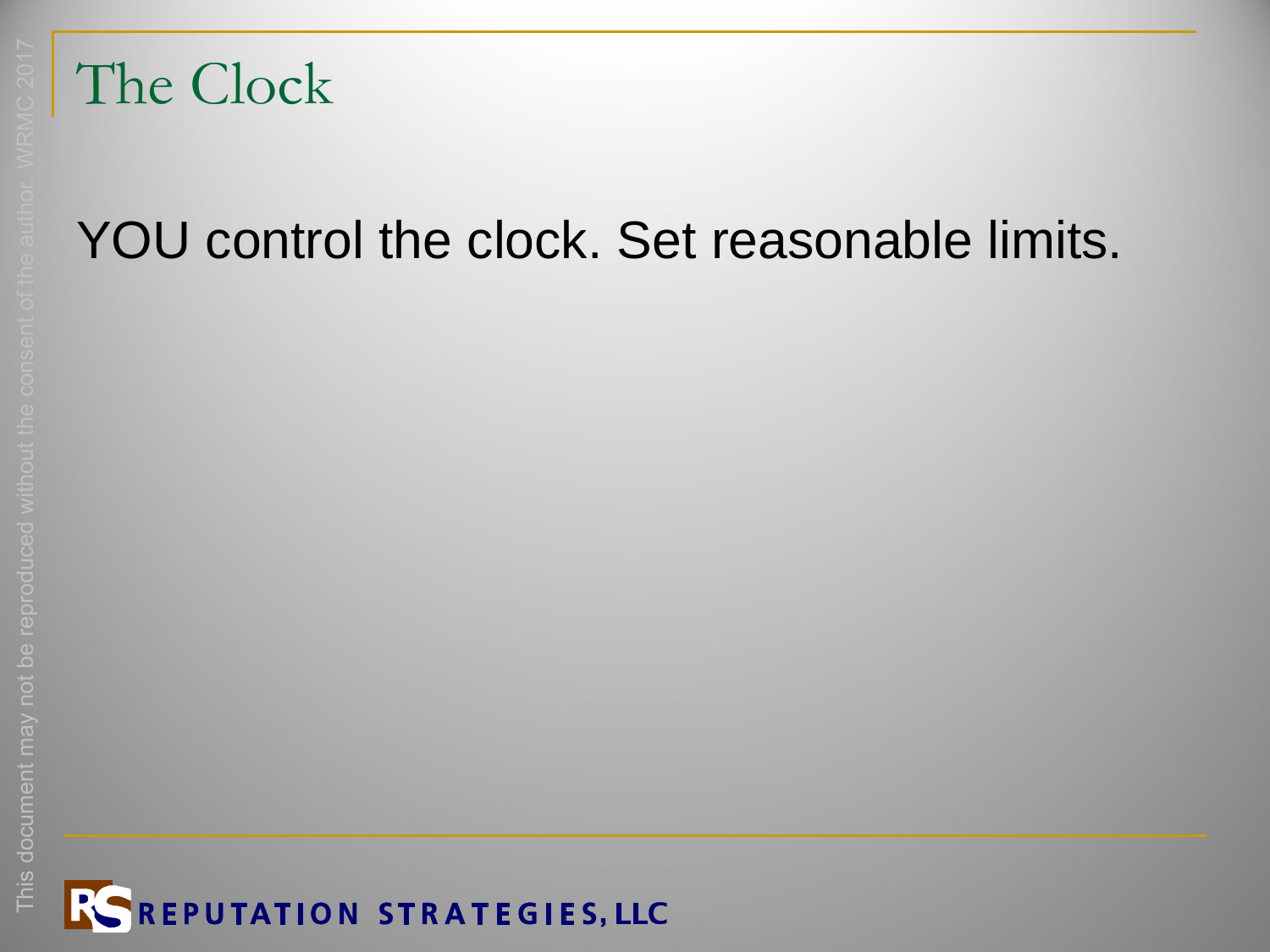# "Must Air Points," "Killer Quotes," "Cans and Cant's" and The Clock

Here's the key: You want to send your spokesperson into an interview…

- *Knowing what he/she will be asked*
- *Knowing how he/she will answer*
- *Knowing how he/she wants to be quoted*
- *Knowing what lines of questions are off the table*
- *Knowing how long it will be until this particular slice of misery is over.*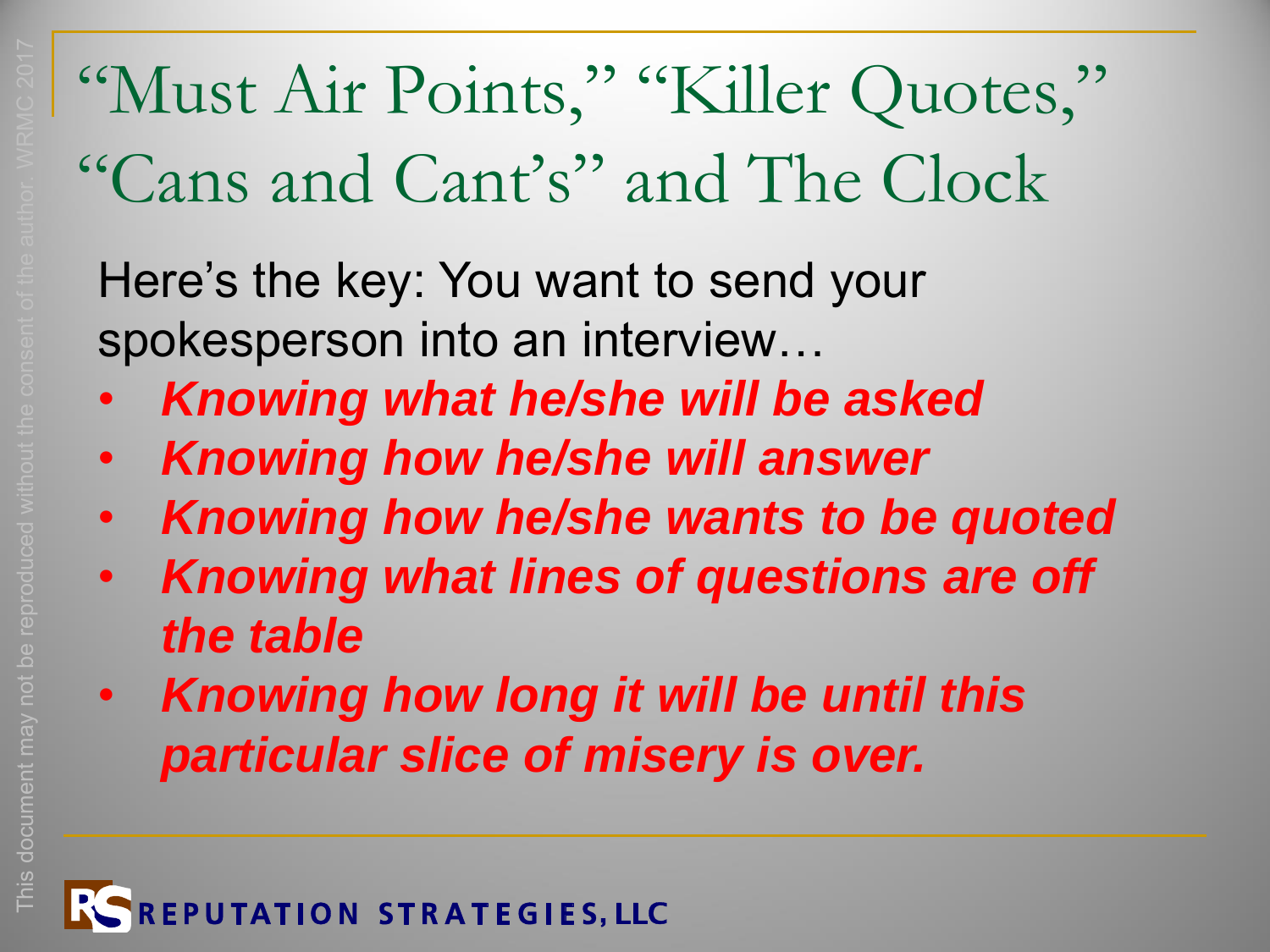#### *#6 Anyone who walks into an interview without a plan deserves whatever happens.*

This document may not be reproduced without the consent of the author. WRMC 2017

**COCI** 

This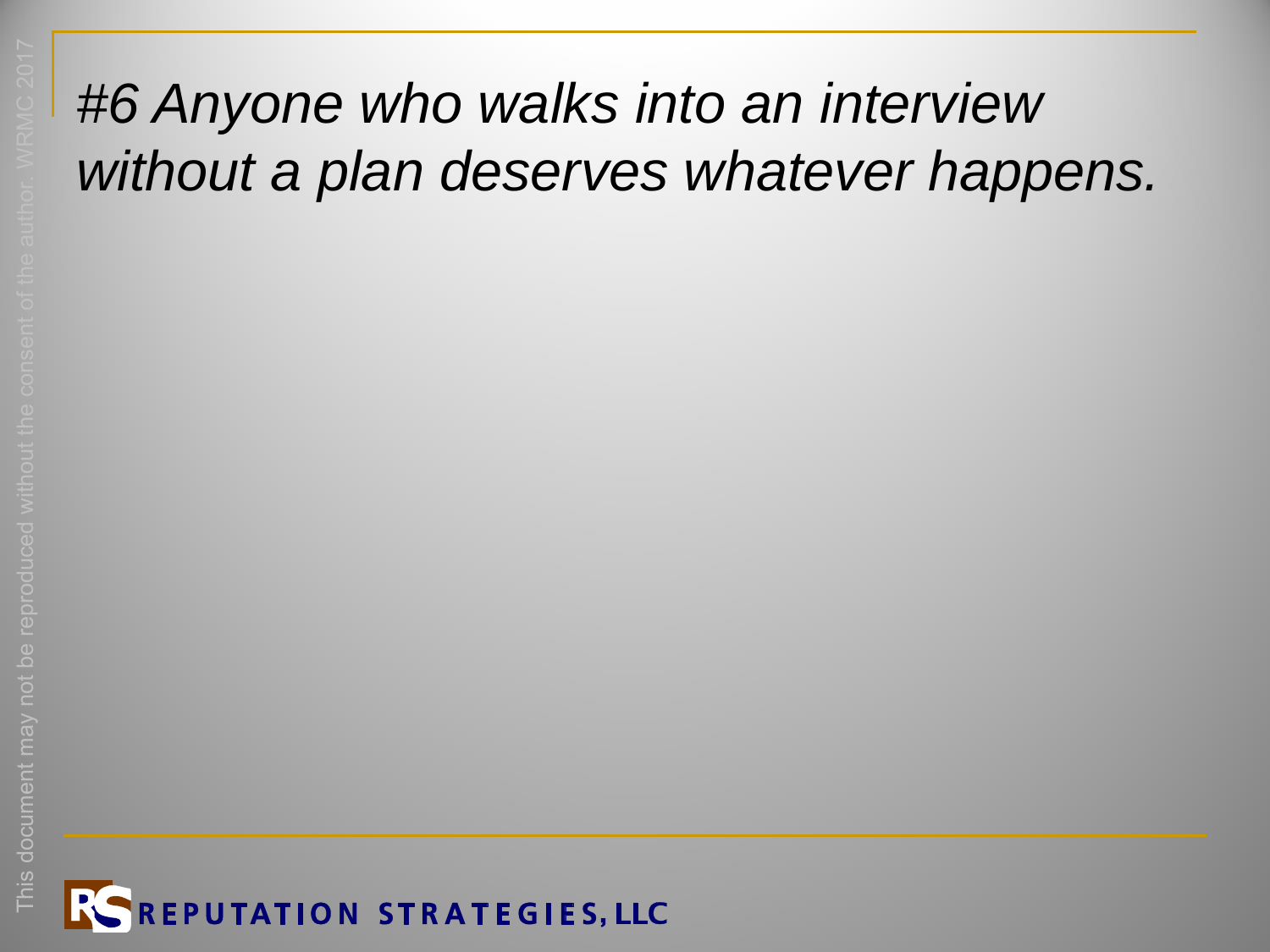### Six rules for PLANNING interviews

The only lie it's okay to tell a reporter: "The boss just called me and I'll be tied up for a bit. But I can get back to you in about half an hour."

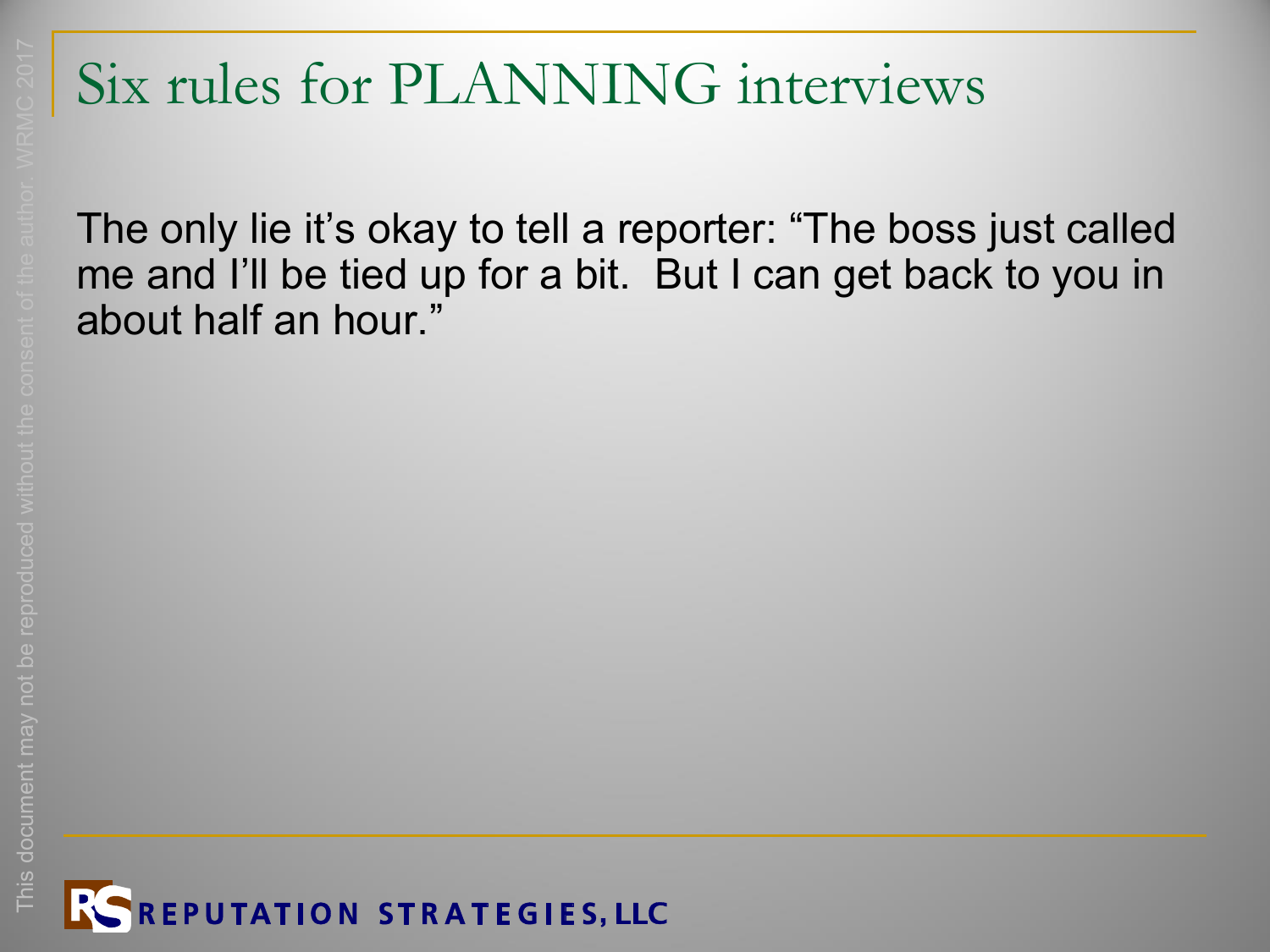#### Six rules for PLANNING interviews

- Get as much information ahead of time as possible. *"What do you already know? Who have you already talked to?"*
- Determine thrust of interview get sense of questions in advance if you can (do NOT ask for the questions themselves) *"What would you like to talk about,"* or *"what is it that you need from me?"*
- **Particularly if it's broadcast, make sure you find out who** will be conducting the interview (the reporter, NOT the producer) and the format of the story (Live? Tape? Onsite?)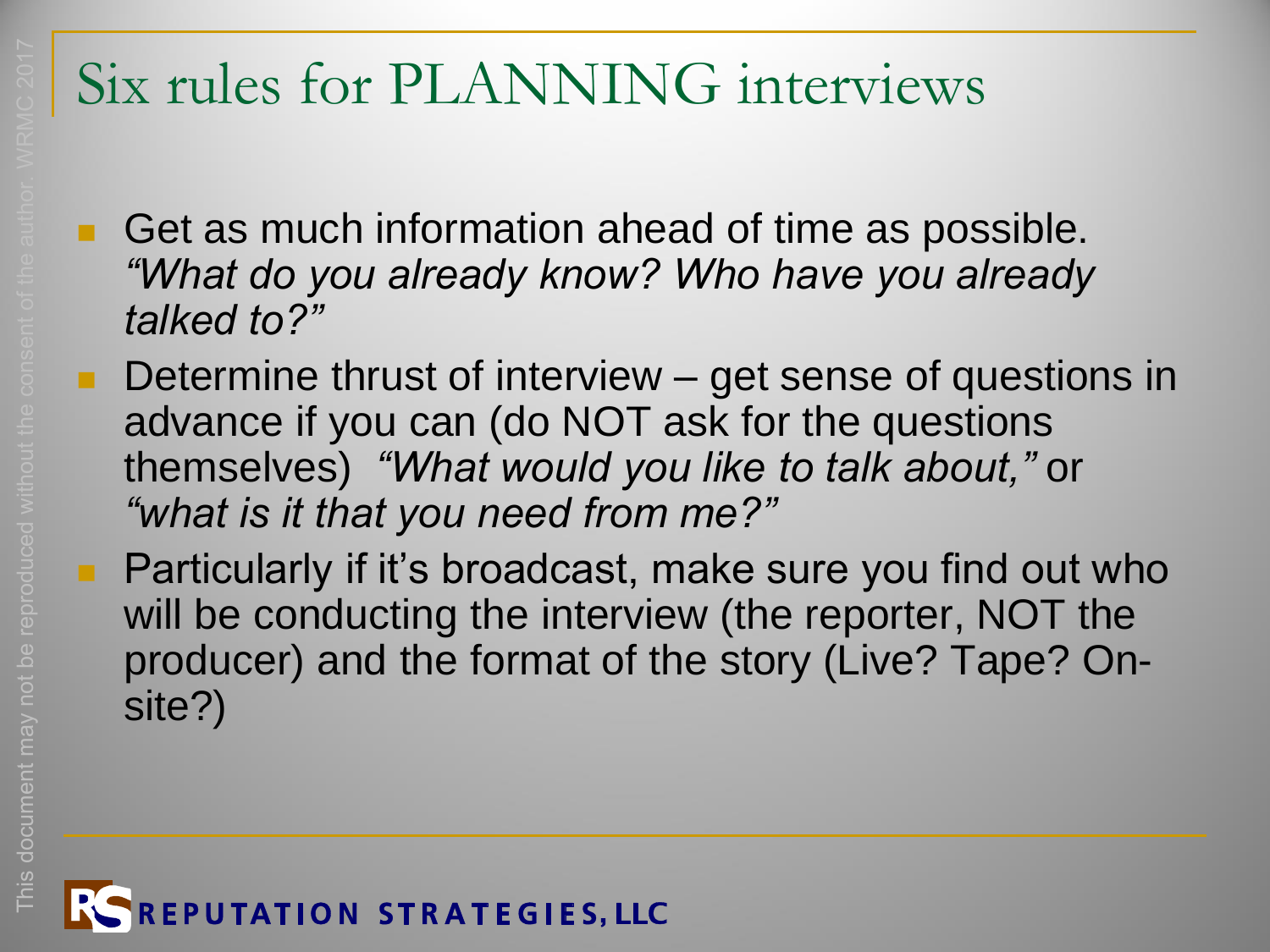#### Six rules for PLANNING interviews

- **PLAN** for your interview. Anticipate questions. Draft answers. Create your Must Air Points.
	- Create "Cans and Can'ts" for interview control time and determine what topics you can discuss, identify what you can't, and why you can't.
- **Prepare your "killer quote." This is the good, tight, brief** soundbite that's too good NOT to use.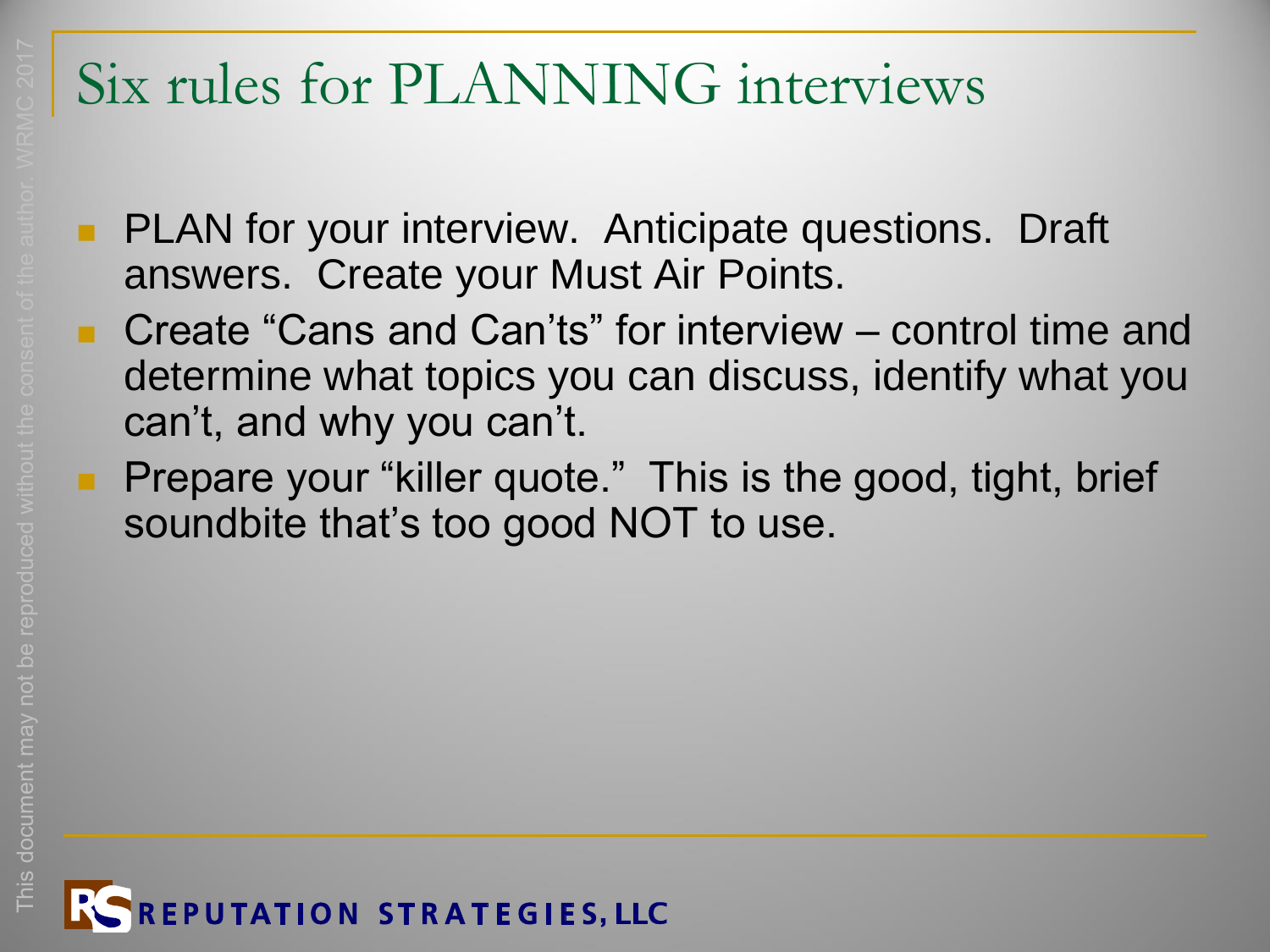#### *#7 Planning is one thing. Managing is another.*

This document may not be reproduced without the consent of the author. WRMC 2017

This document may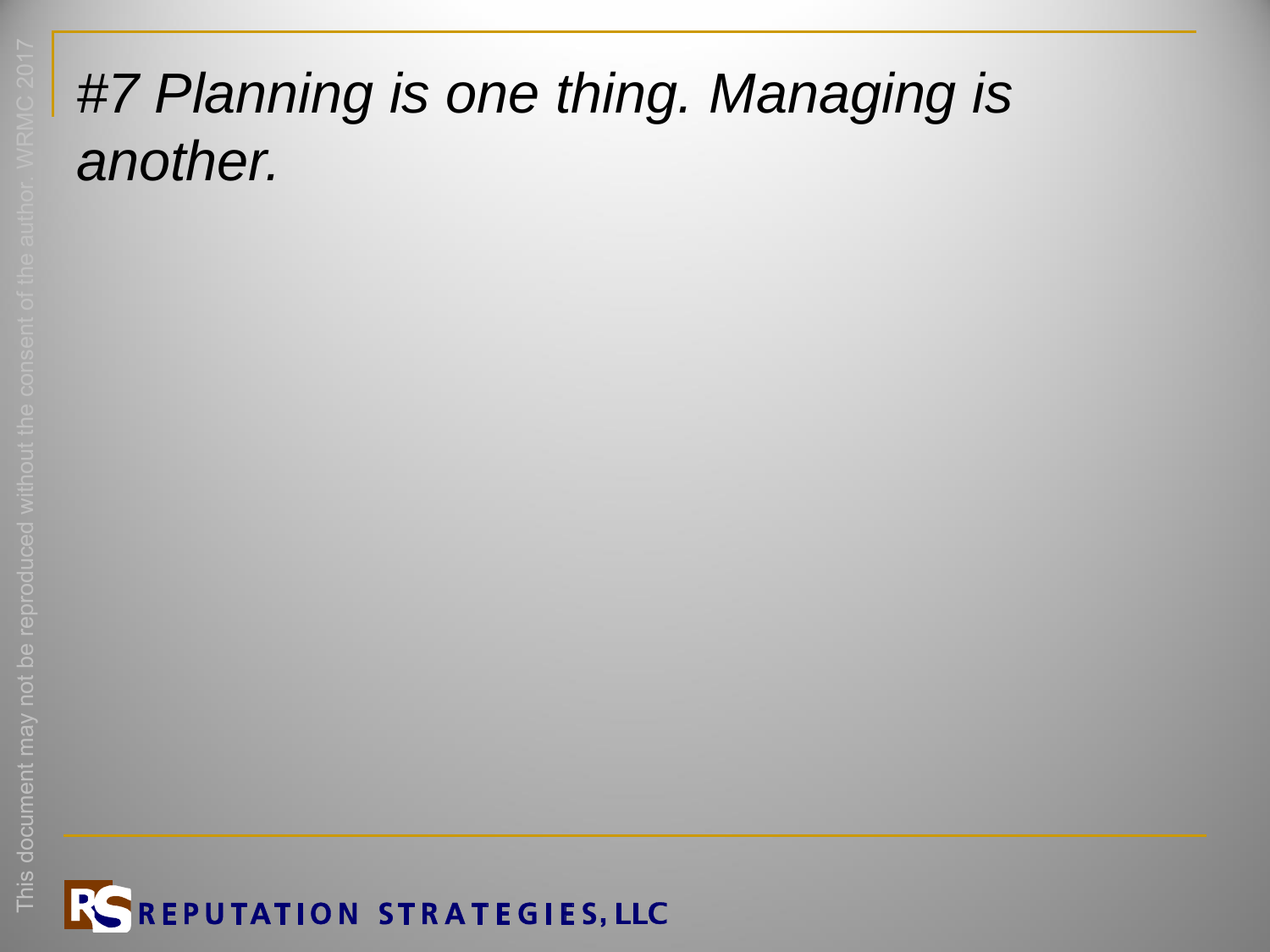#### ESTABLISH YOUR CANS AND CAN'TS– AND SET THE CLOCK

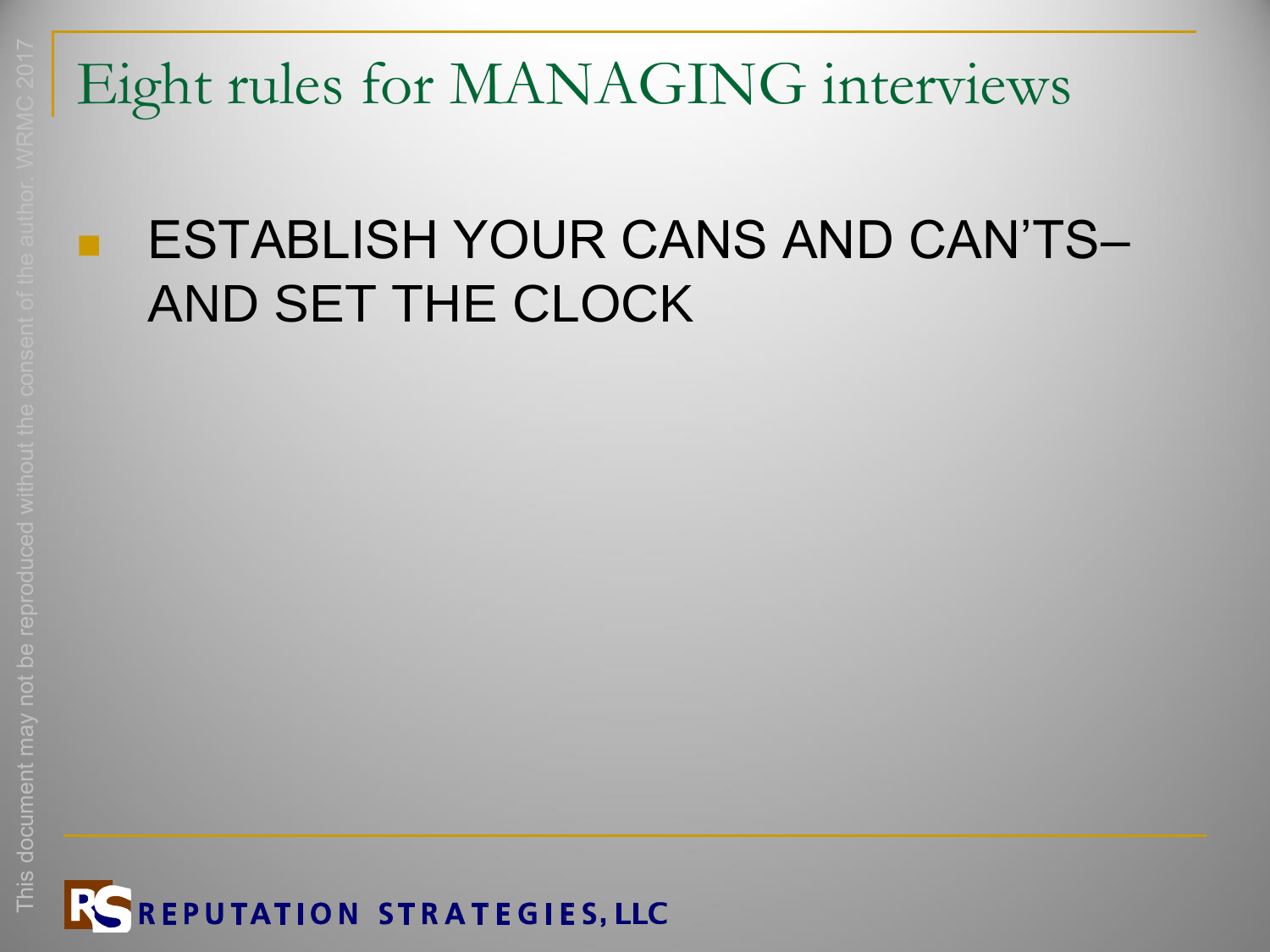**BE READY WITH YOUR ALL-IMPORTANT** KILLER QUOTE(S). MAKE SURE THEY'RE THE MOST INTERESTING THING(S) YOU SAY TO THE REPORTER. SHORT, SWEET, TO THE POINT, AND *INTERESTING*.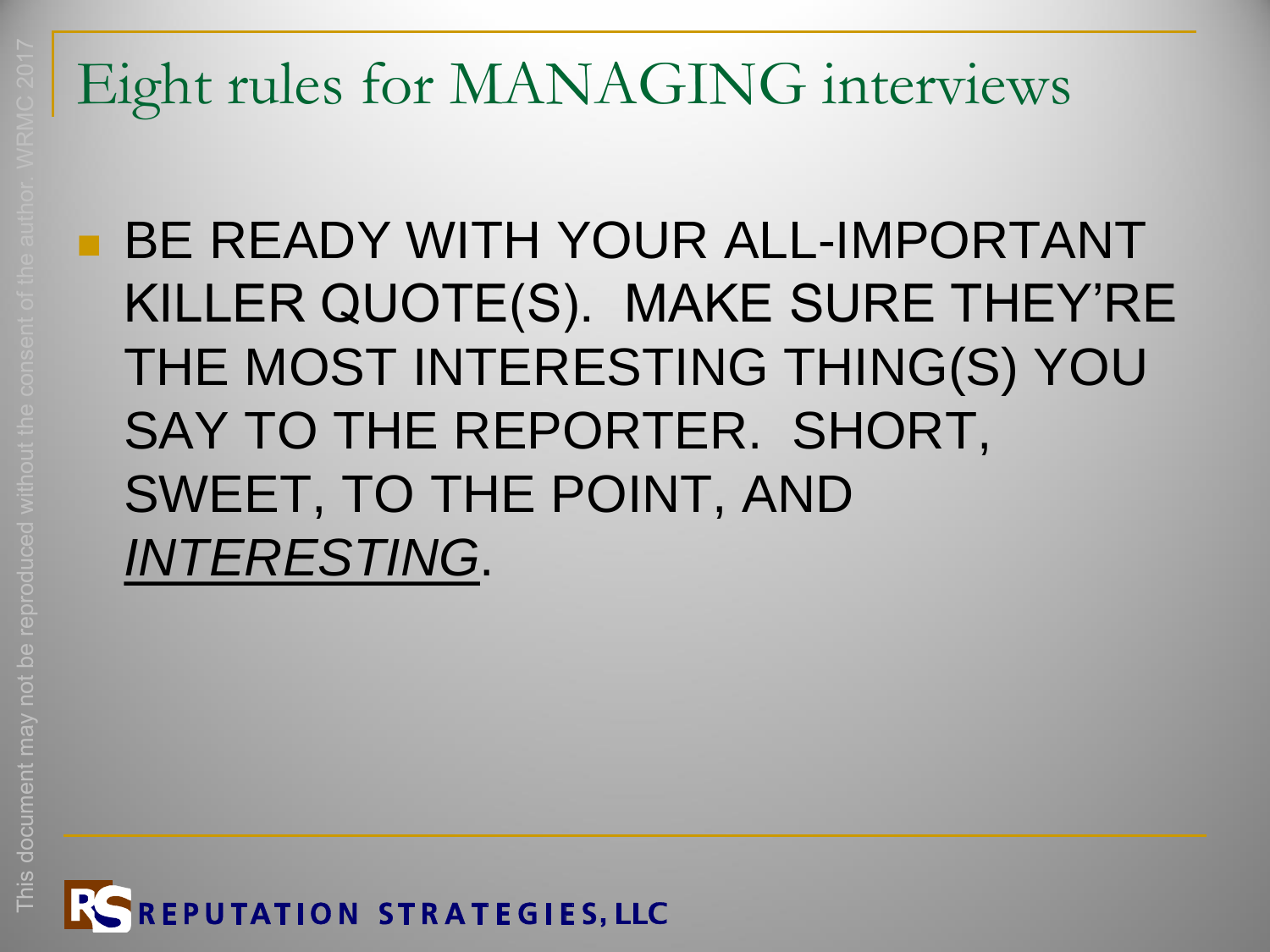**BEFORE AN INTERVIEW STARTS, IT'S** OKAY TO ASK A JOURNALIST WHAT THEY'VE ALREADY LEARNED AND WHO THEY'VE ALREADY TALKED WITH. THEY MAY OR MAY NOT GIVE YOU A USEFUL ANSWER, BUT SOMETIME YOU CAN LEARN SOMETHING VALUABLE.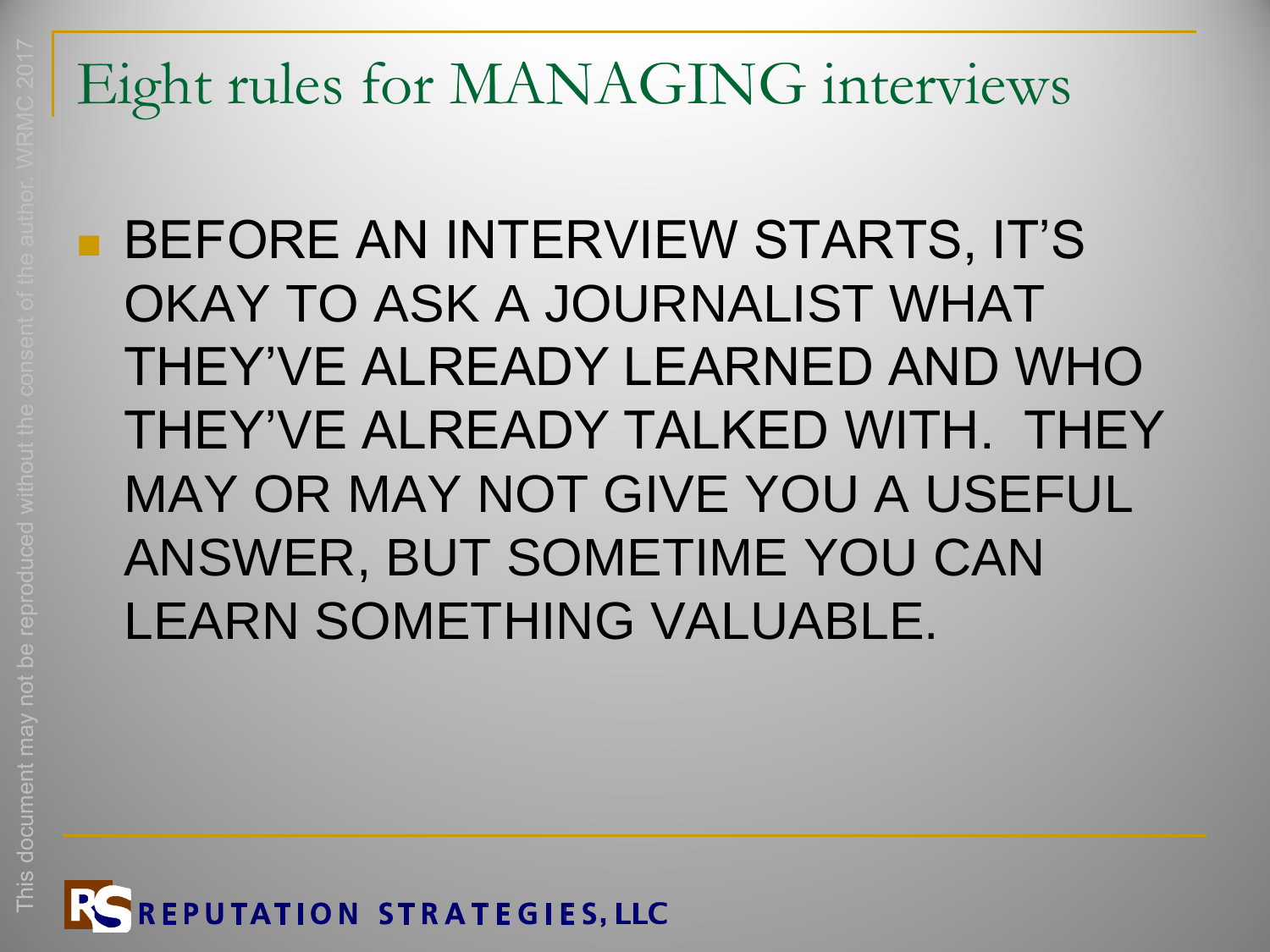DON'T GET TRAPPED BY LEADING OR DELIBERATELY VAGUE QUESTIONS. IF UNCERTAIN ABOUT WHERE A REPORTER IS GOING WITH A QUESTION, ASK HIM OR HER TO CLARIFY IT FOR YOU. YOU WANT TO SPECIFICALLY ANSWER SPECIFIC QUESTIONS.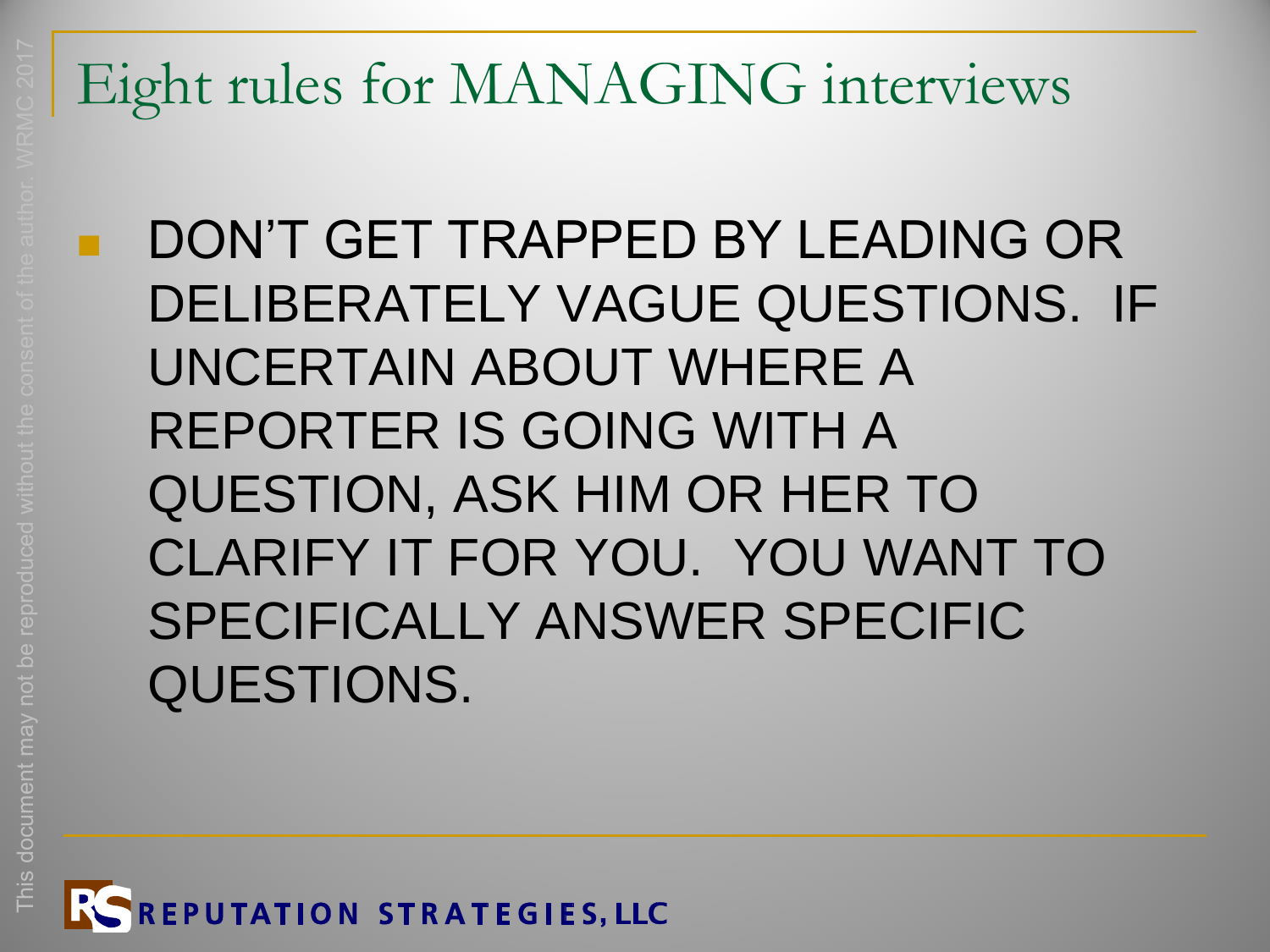#### YOU CAN TAKE TIME TO THINK ABOUT YOUR ANSWERS, IF NECESSARY. STILL, DO NOT VARY FROM THE SCRIPT.

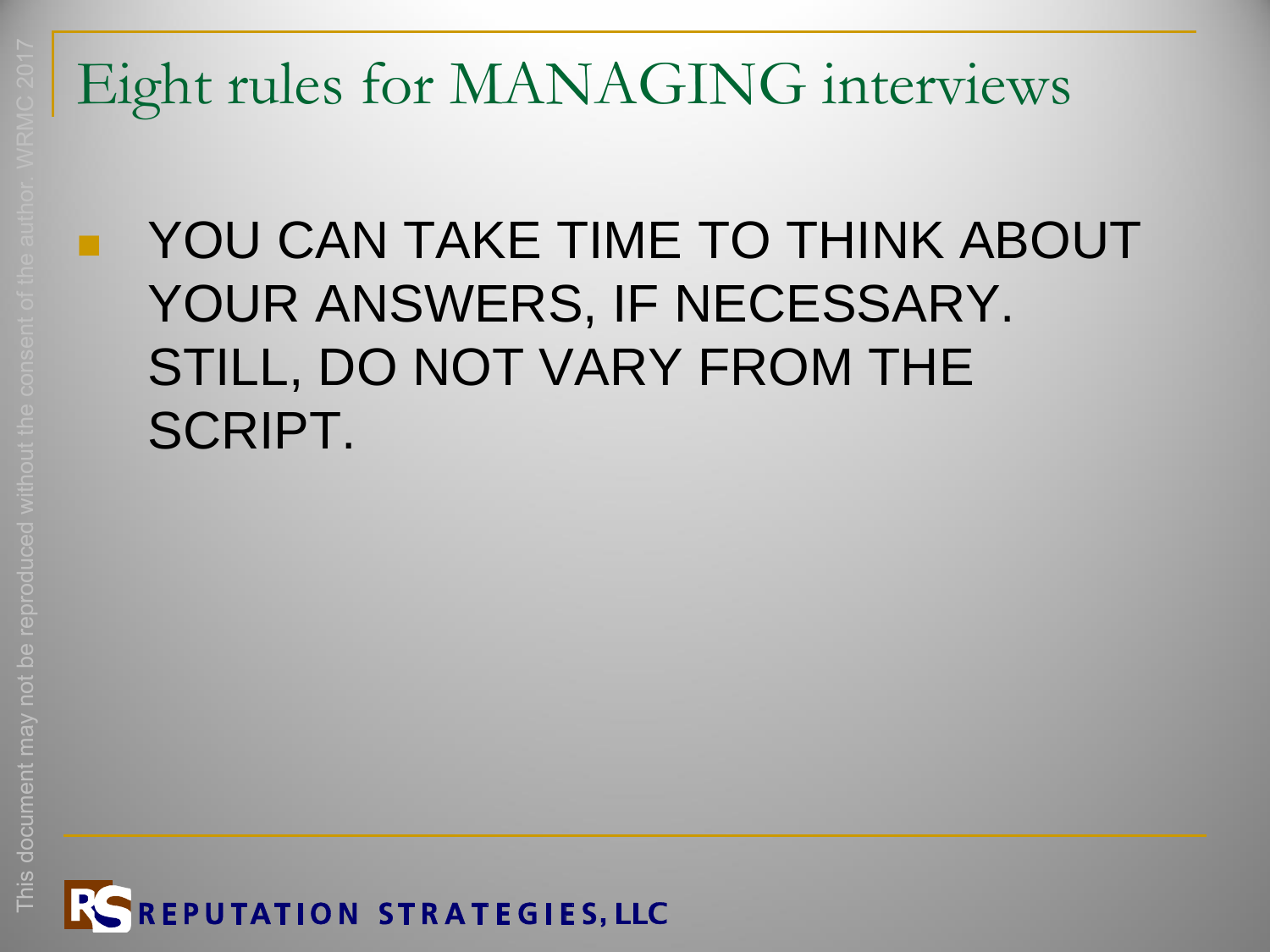#### KEEP YOUR ANSWERS BRIEF. FIFTEEN SECONDS IS A VERY LONG ANSWER. RUN TOO LONG, THEY'LL CUT AND PASTE SNIPPETS FOR LENGTH. ODDS ARE YOU WILL NOT LIKE THE RESULTS.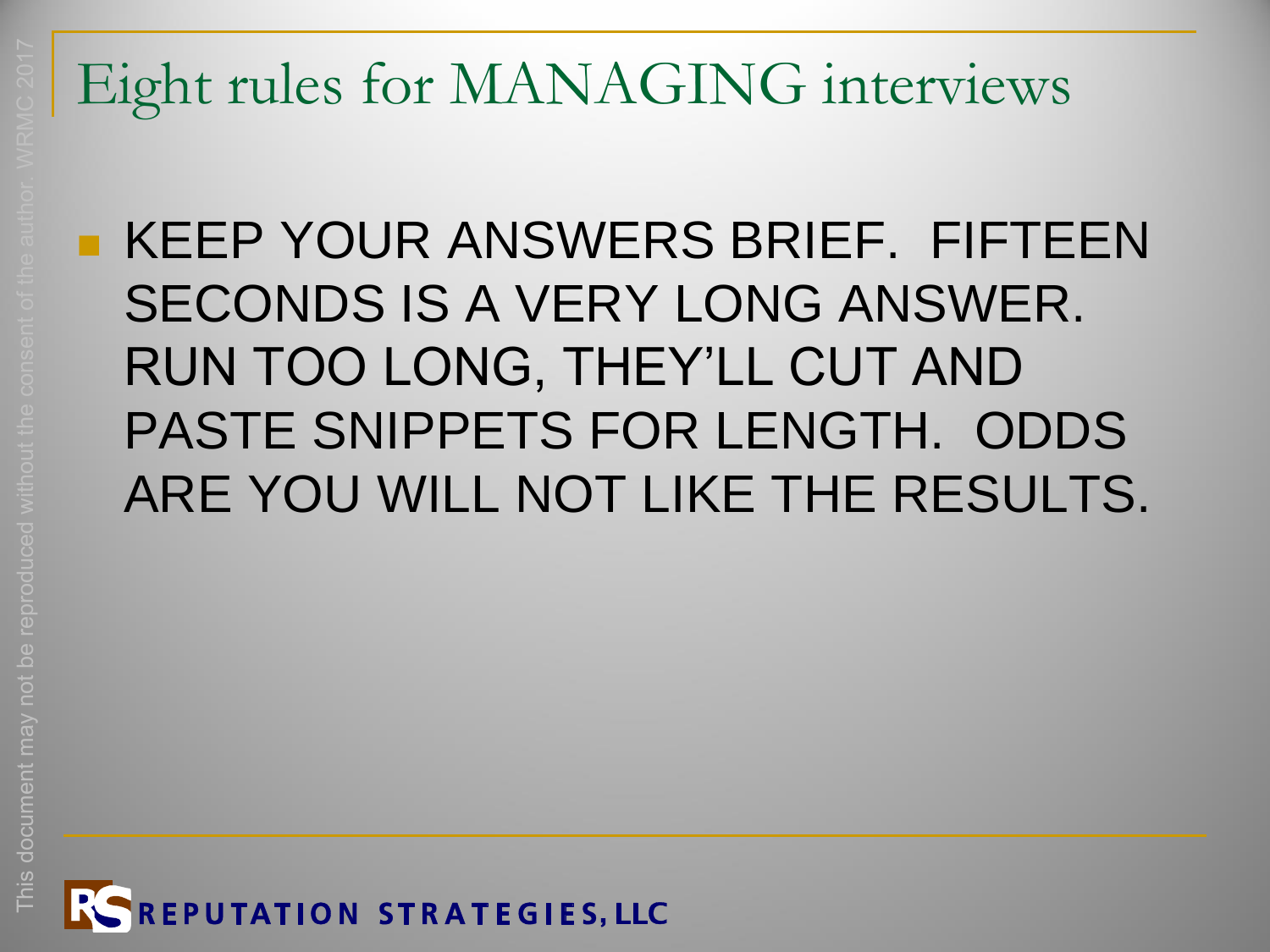#### **IF YOU FUMBLE AN ANSWER** (ESPECIALLY IF BEING TAPED), DO NOT BE AFRAID TO STOP TALKING RATHER THAN BULLING THROUGH. ASK FOR THE QUESTION AGAIN.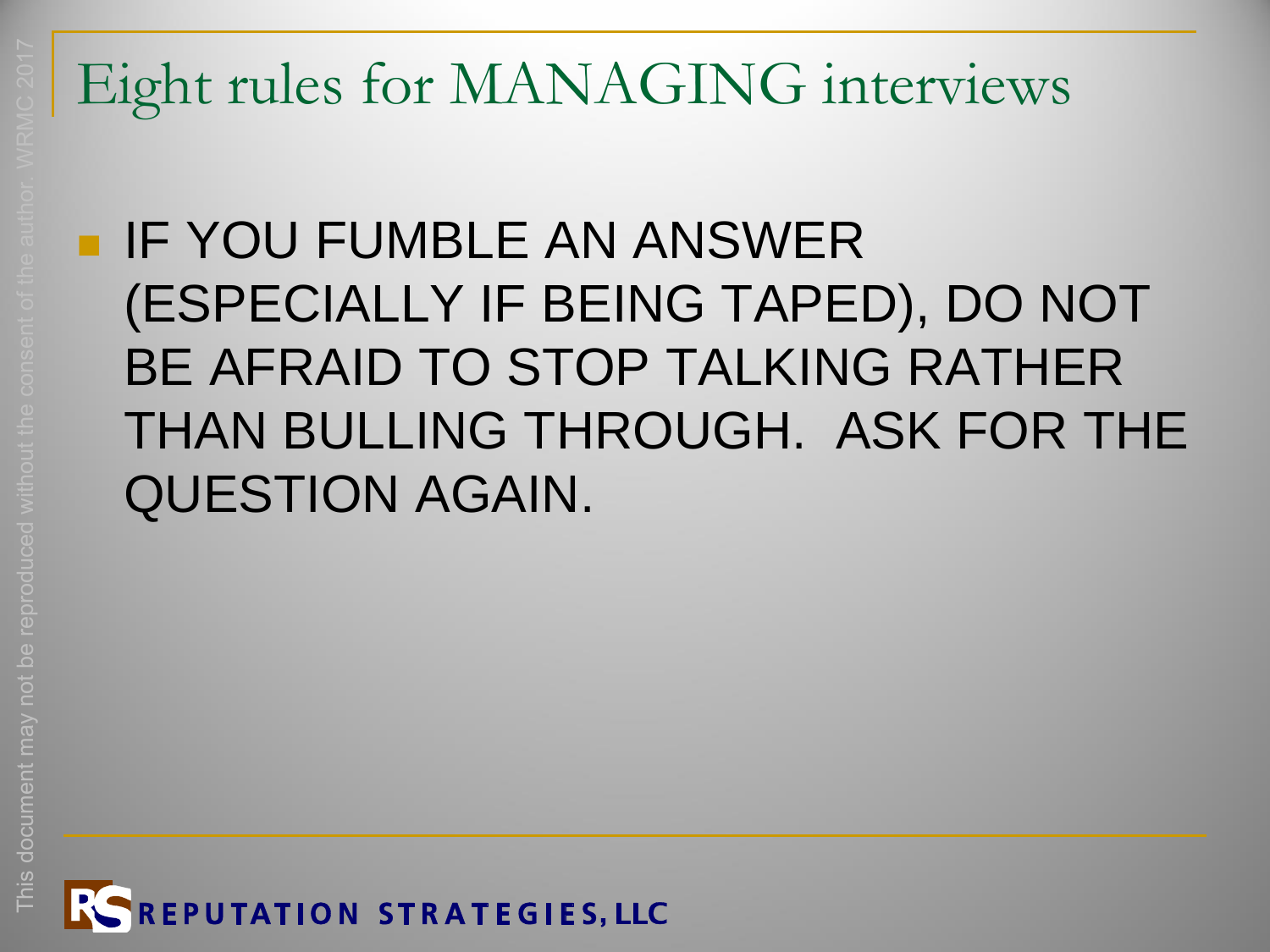#### Inappropriate questions

An inappropriate question is one that the reporter has no right to ask, or has nothing to do with the story. Examples include:

- **Invasive questions about people or the company** 
	- Questions that put you in a position where you're required to display expertise you don't have – such as discussing the effectiveness of helmets
	- Speculative or 'what if' questions
	- *Don't confuse unpleasant questions with inappropriate ones.*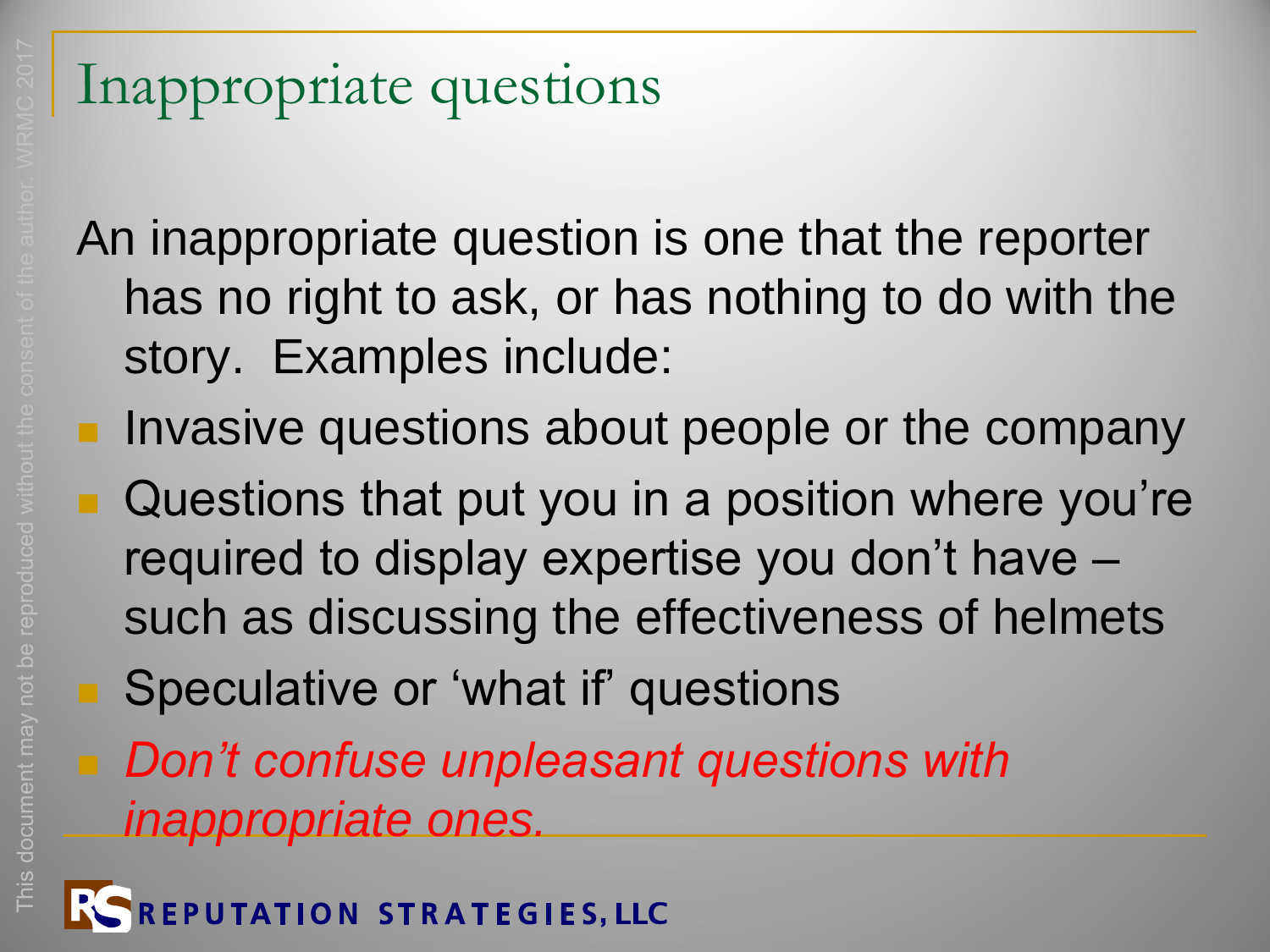#### *#8 Handling hostile or confrontational questions is one hell of a lot easier if you're ready to answer them.*

This document may not be reproduced without the consent of the author. WRMC 2017

This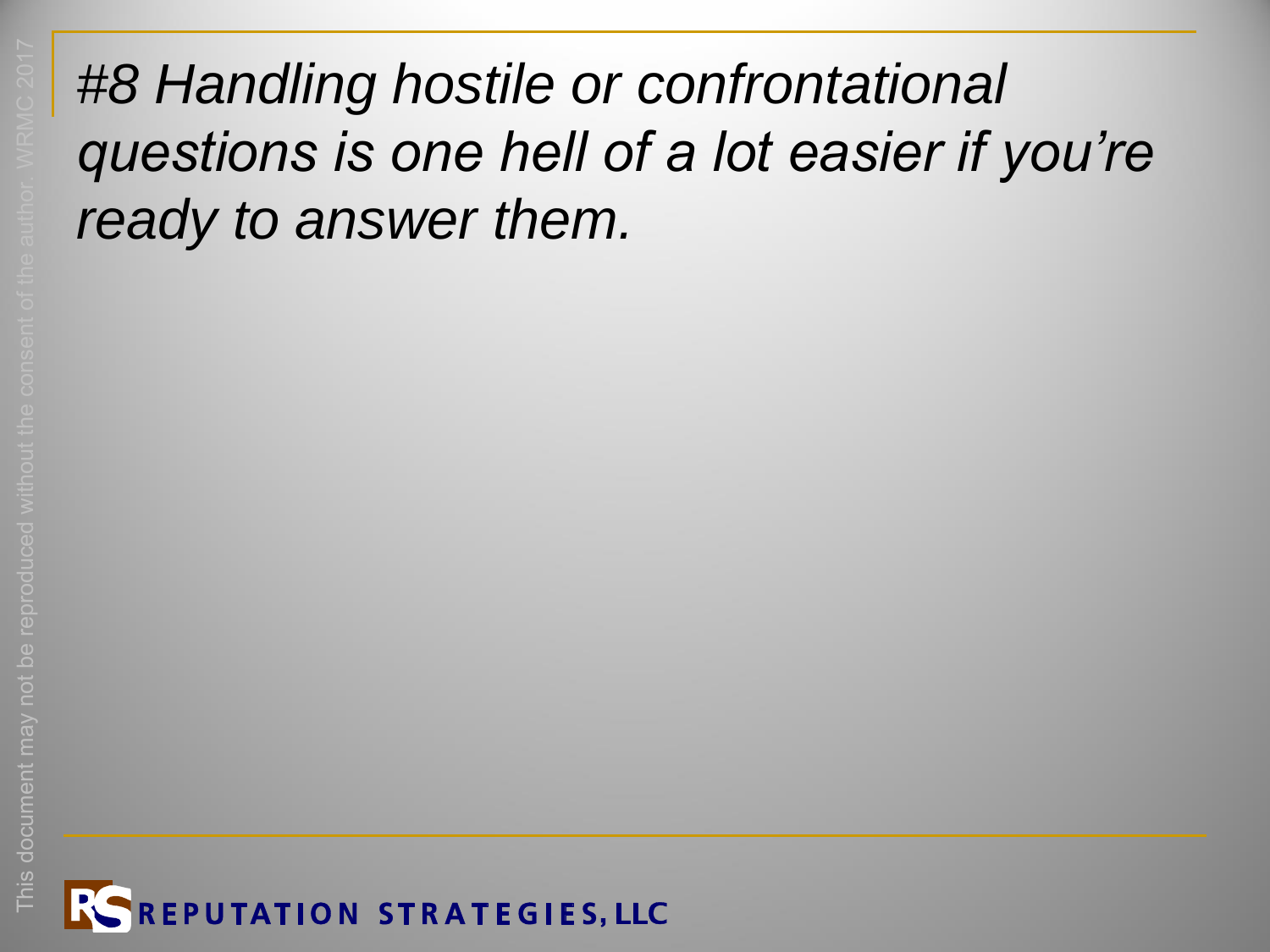## Handling Hostile or Confrontational **Questions**

#### Tactic A: Acknowledge question, move to what you want to discuss

### Tactic B (preferred):

- 1. Acknowledge question
- 2. Provide supporting anecdote
- 3. Proved third-party endorsement (if avail.)
- 4. Move to Must Air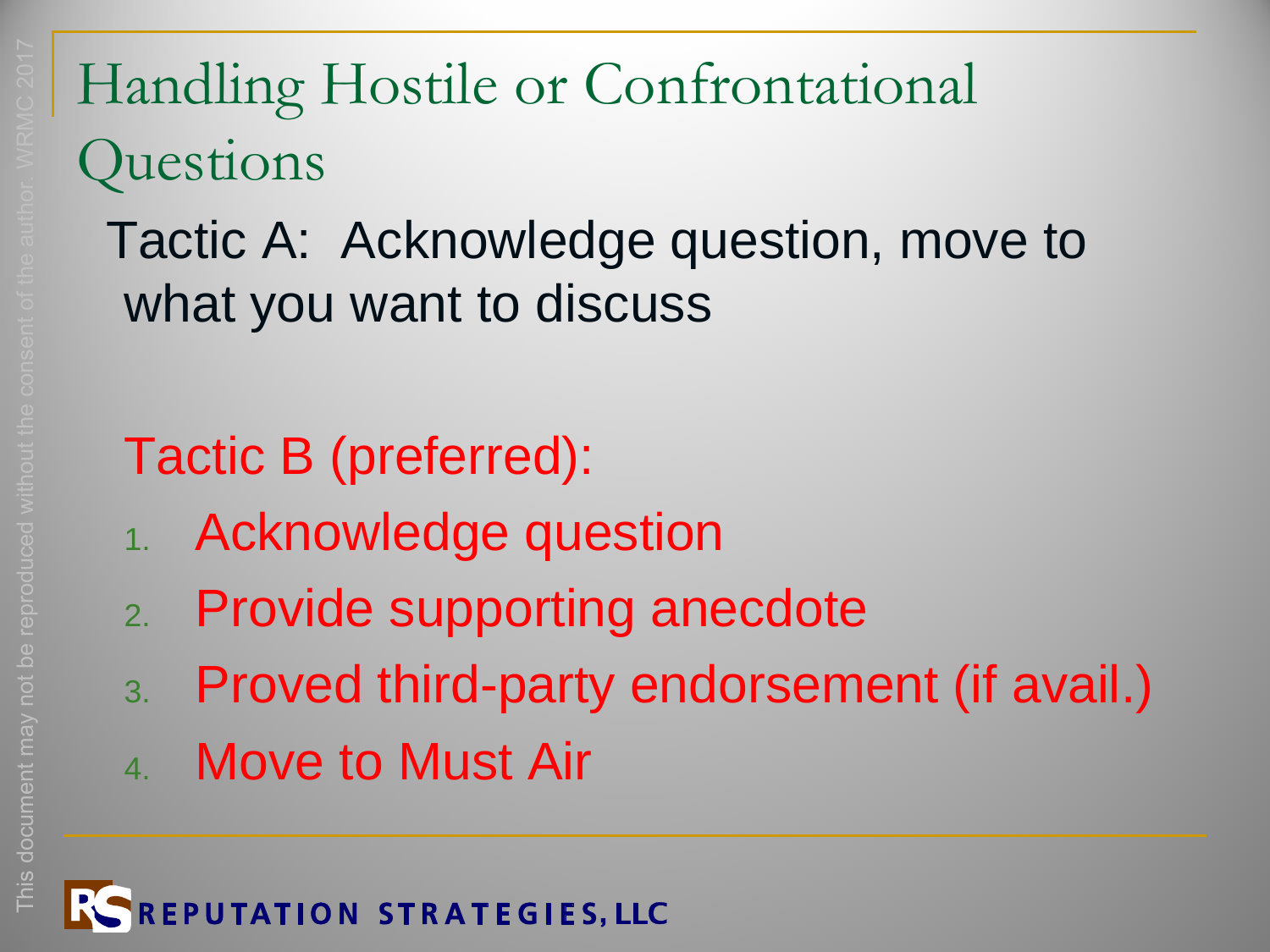### Handling Hostile or Confrontational **Questions**

#### **ACKNOWLEDGMENT:**

"Yes, there are risks involved in challenge courses, and the rarity of accidents doesn't make them any less tragic when they occur.

#### **ANECDOTE/SUPPORTING INFO**

"But we have extensive experience in the operation of challenge courses, and have top level certification by the Association for Challenge Course Technology.

#### **MUST AIR:**

"We take safety very seriously. We use state of the art training and we supervise carefully. And we're truly concerned about thisstaff member and what happened."

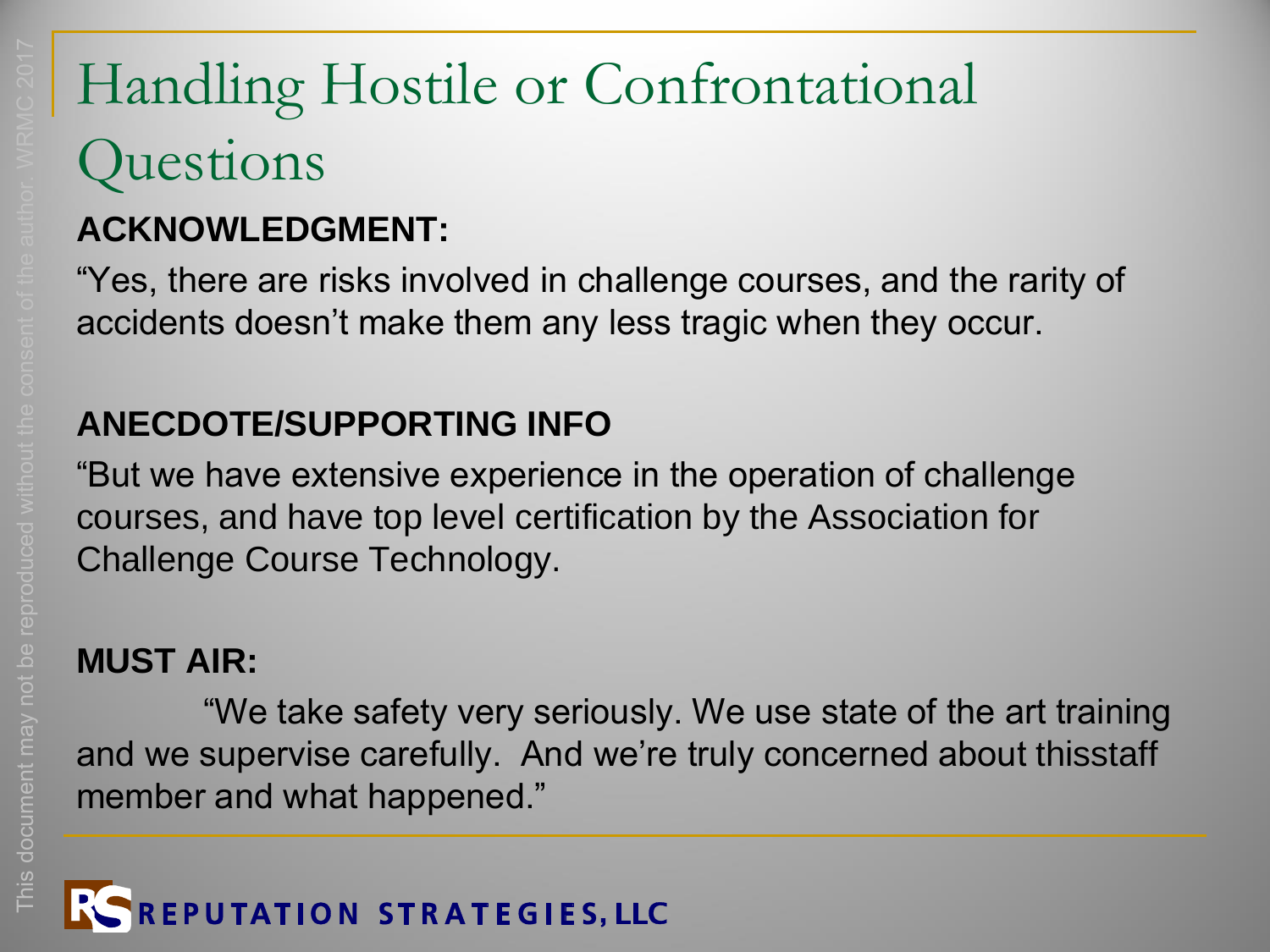#### *#9 Learn the tricks reporters use to get the goods*

This document may not be reproduced without the consent of the author. WRMC 2017

reprod

This docu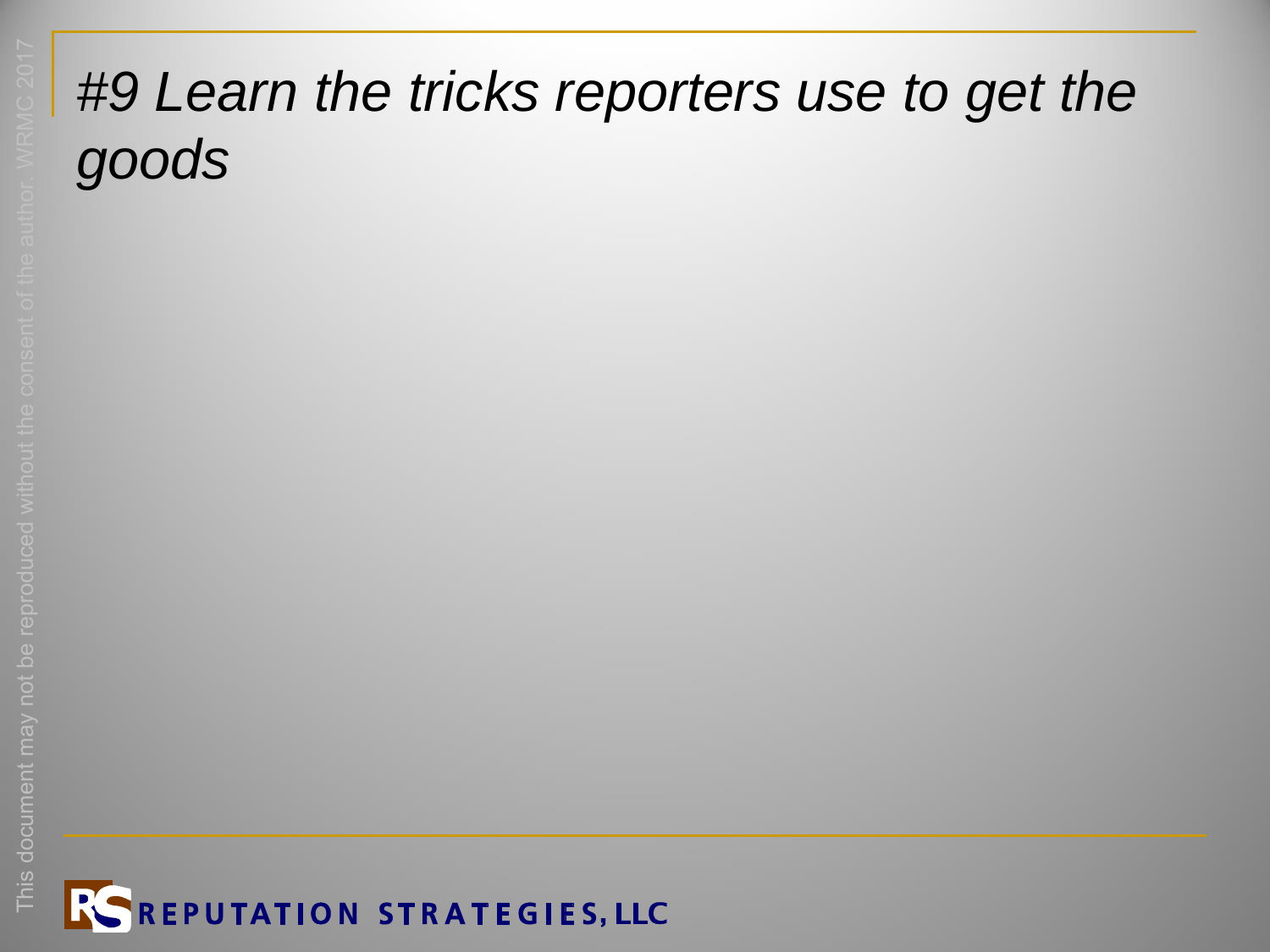#### Tricks Reporters Use

- **Establishing false rapport**
- **Deal** Off the Record
- **False Flag**
- Going silent after you answer
- **Asking the same question in a different way**
- **B.** Asking wide-open questions, then narrowing
- **Asking narrow question then asking for** expansion
	- Repeating what you say (almost) or getting you to repeat what they say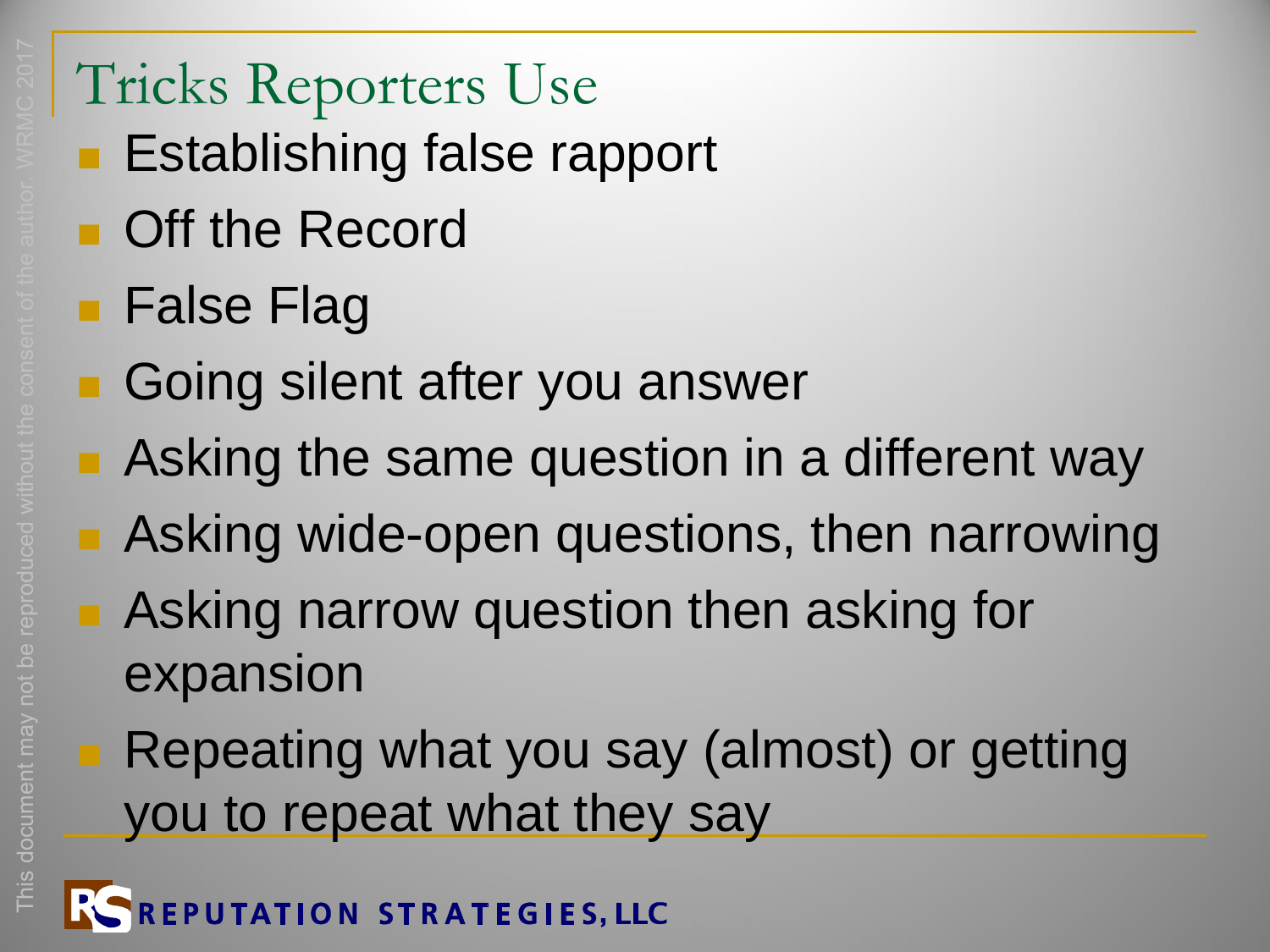#### *#10 Your job isn't over once the reporter is out of your face.*

This document may not be reproduced without the consent of the author. WRMC 2017

This docu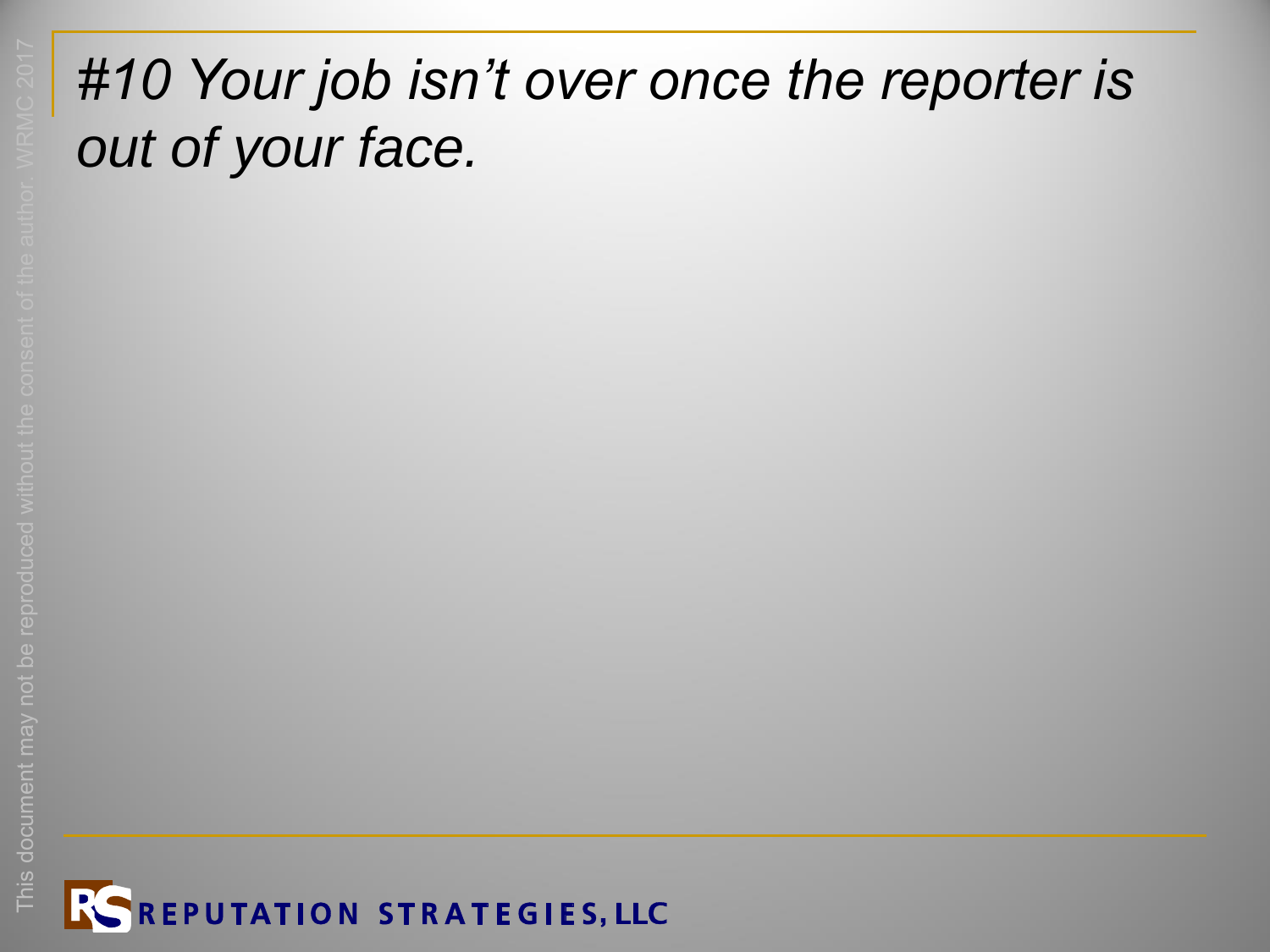### What to monitor:

**Local news outlets Regional and** national news outlets ■ Set up Google search strings

■ Social Media that YOU use

- Social media that you DON'T use
- **Hashtags can be** useful!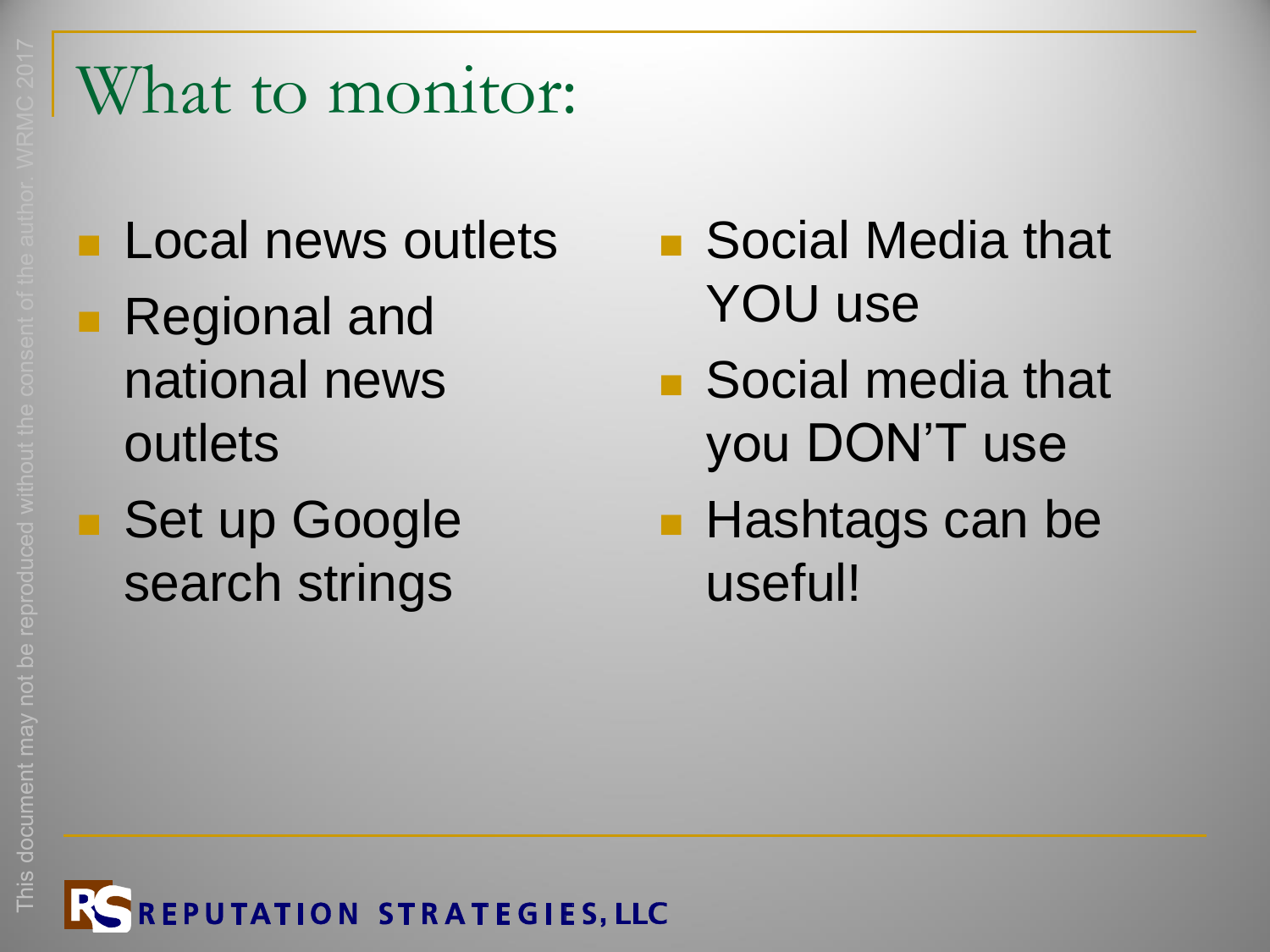# If conventional media gets it wrong…

- Contact the outlet, identify the mistake, and ask for a "writethrough"
- **Nuch harder to do after a story has** been printed or broadcast

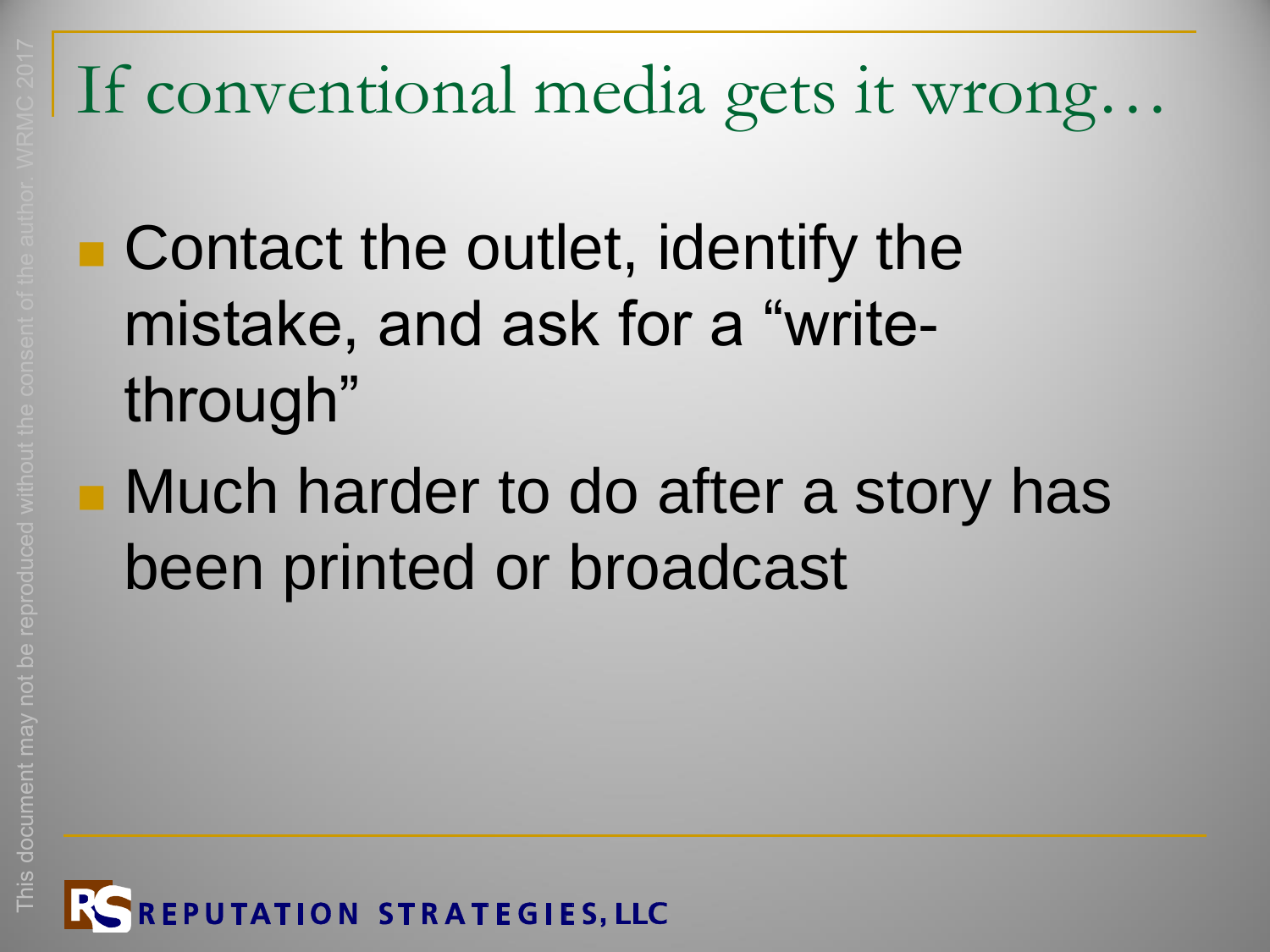# If social media gets it wrong…

**Establish yourself as a reliable** source of information, and stand ready to correct misinformation

Don't engage on channels you don't control. Redirect to ones that you do.

**Be tolerant and sensitive. Monitor** constantly. And don't be afraid to repeat yourself - you may have to.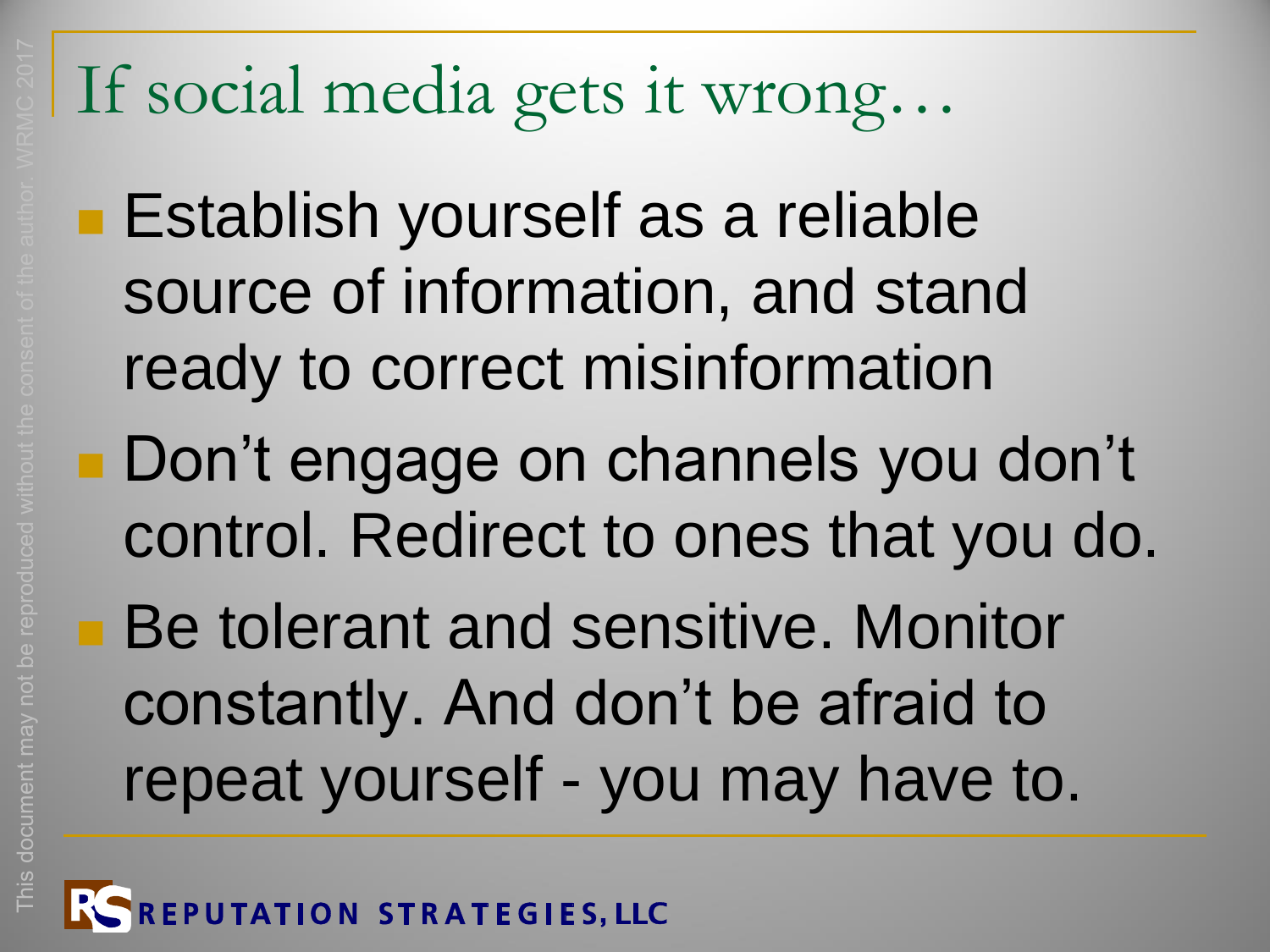# Gonna be feeding some alligators…?

- 1. Make sure you've got trained spokespeople and savvy social media bird dogs.
- 2. Make sure you've got an emergency communications plan that identifies all of the human and physical resources you might need – and how to deploy them.
- 3. Practice with your team at least once per year – preferably more often.